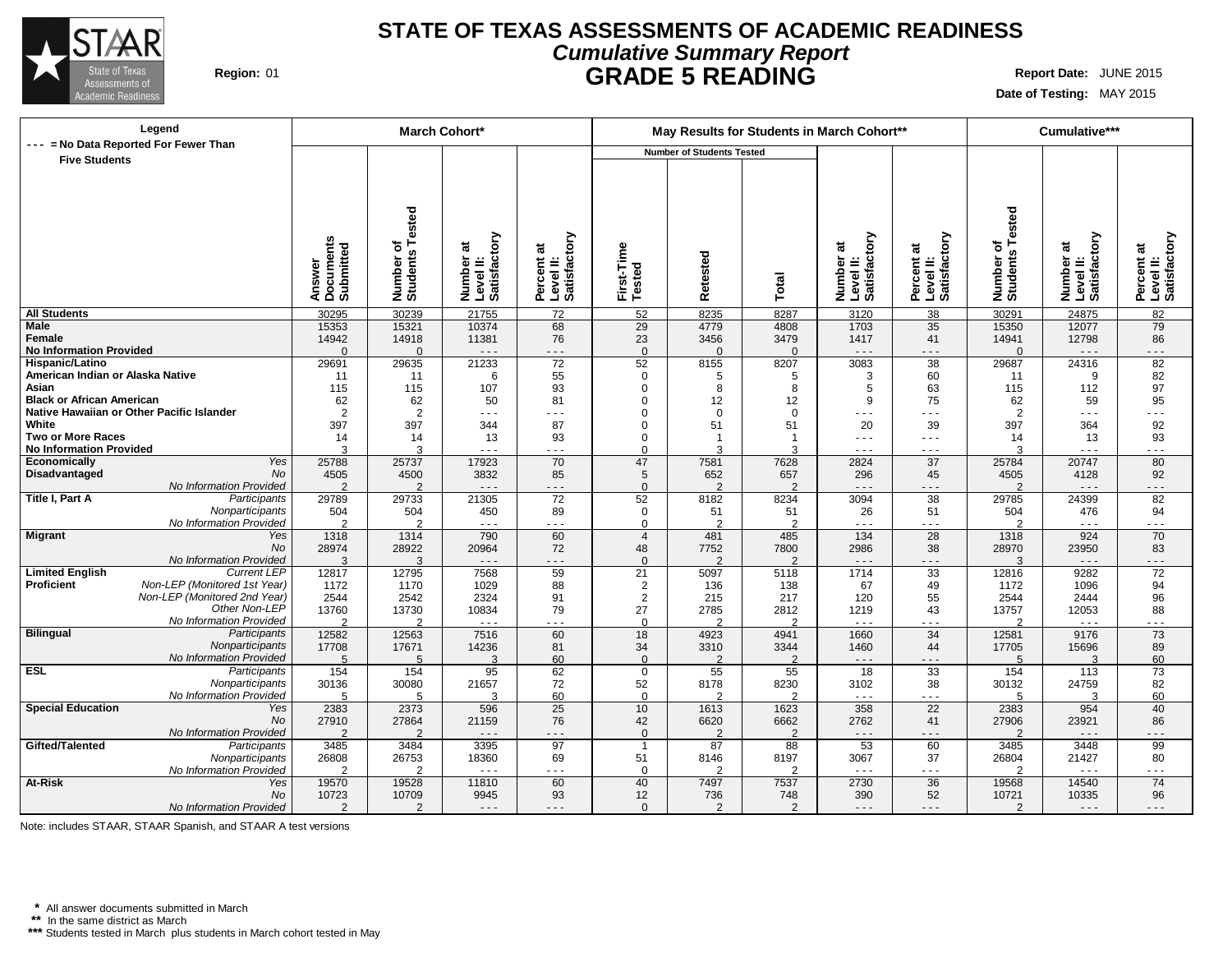

# **STATE OF TEXAS ASSESSMENTS OF ACADEMIC READINESS Cumulative Summary Report Region:** 01 **GRADE 8 READING Report Date:** JUNE 2015

**Date of Testing:** MAY 2015

| Legend                                              |                                  | <b>March Cohort*</b>  |                                        |                                         |                      |                                  | May Results for Students in March Cohort** |                                                                                                                                                                                                                                                                                                                                                                                              |                                         |                       | Cumulative***                          |                                         |
|-----------------------------------------------------|----------------------------------|-----------------------|----------------------------------------|-----------------------------------------|----------------------|----------------------------------|--------------------------------------------|----------------------------------------------------------------------------------------------------------------------------------------------------------------------------------------------------------------------------------------------------------------------------------------------------------------------------------------------------------------------------------------------|-----------------------------------------|-----------------------|----------------------------------------|-----------------------------------------|
| --- = No Data Reported For Fewer Than               |                                  |                       |                                        |                                         |                      | <b>Number of Students Tested</b> |                                            |                                                                                                                                                                                                                                                                                                                                                                                              |                                         |                       |                                        |                                         |
| <b>Five Students</b>                                |                                  |                       |                                        |                                         |                      |                                  |                                            |                                                                                                                                                                                                                                                                                                                                                                                              |                                         |                       |                                        |                                         |
|                                                     |                                  |                       |                                        |                                         |                      |                                  |                                            |                                                                                                                                                                                                                                                                                                                                                                                              |                                         |                       |                                        |                                         |
|                                                     |                                  |                       |                                        |                                         |                      |                                  |                                            |                                                                                                                                                                                                                                                                                                                                                                                              |                                         |                       |                                        |                                         |
|                                                     |                                  |                       |                                        |                                         |                      |                                  |                                            |                                                                                                                                                                                                                                                                                                                                                                                              |                                         |                       |                                        |                                         |
|                                                     |                                  | Tested                |                                        |                                         |                      |                                  |                                            |                                                                                                                                                                                                                                                                                                                                                                                              |                                         | Tested                |                                        |                                         |
|                                                     |                                  |                       |                                        |                                         |                      |                                  |                                            |                                                                                                                                                                                                                                                                                                                                                                                              |                                         |                       |                                        |                                         |
|                                                     |                                  | ৳                     |                                        |                                         |                      |                                  |                                            |                                                                                                                                                                                                                                                                                                                                                                                              |                                         | ৳                     |                                        |                                         |
|                                                     |                                  |                       |                                        |                                         |                      |                                  |                                            |                                                                                                                                                                                                                                                                                                                                                                                              |                                         |                       |                                        |                                         |
|                                                     |                                  |                       |                                        |                                         |                      |                                  |                                            |                                                                                                                                                                                                                                                                                                                                                                                              |                                         |                       |                                        |                                         |
|                                                     | Answer<br>Documents<br>Submitted | Number or<br>Students | Number at<br>Level II:<br>Satisfactory | Percent at<br>Level II:<br>Satisfactory | First-Time<br>Tested | Retested                         | Total                                      | Number at<br>Level II:<br>Satisfactory                                                                                                                                                                                                                                                                                                                                                       | Percent at<br>Level II:<br>Satisfactory | Number of<br>Students | Number at<br>Level II:<br>Satisfactory | Percent at<br>Level II:<br>Satisfactory |
|                                                     |                                  |                       |                                        |                                         |                      |                                  |                                            |                                                                                                                                                                                                                                                                                                                                                                                              |                                         |                       |                                        |                                         |
| <b>All Students</b>                                 | 30852                            | 30631                 | 20888                                  | 68                                      | 70                   | 9395                             | 9465                                       | 2896                                                                                                                                                                                                                                                                                                                                                                                         | 31                                      | 30701                 | 23784                                  | 77                                      |
| <b>Male</b><br>Female                               | 15711<br>15141                   | 15601<br>15030        | 10097<br>10791                         | 65<br>72                                | 44<br>26             | 5278<br>4117                     | 5322<br>4143                               | 1514<br>1382                                                                                                                                                                                                                                                                                                                                                                                 | 28<br>33                                | 15645<br>15056        | 11611<br>12173                         | 74<br>81                                |
| <b>No Information Provided</b>                      | $\Omega$                         | $\Omega$              | $\sim$ $\sim$ $\sim$                   | - - -                                   | $\Omega$             | $\Omega$                         | $\Omega$                                   | $\sim$ $\sim$ $\sim$                                                                                                                                                                                                                                                                                                                                                                         | .                                       | $\Omega$              | $- - -$                                | $- - -$                                 |
| Hispanic/Latino                                     | 30138                            | 29958                 | 20318                                  | 68                                      | 70                   | 9301                             | 9371                                       | 2866                                                                                                                                                                                                                                                                                                                                                                                         | 31                                      | 30028                 | 23184                                  | $\overline{77}$                         |
| American Indian or Alaska Native                    | 16                               | 16                    | 13                                     | 81                                      | $\mathbf 0$          | $\overline{2}$                   | 2                                          | $\frac{1}{2} \frac{1}{2} \frac{1}{2} \frac{1}{2} \frac{1}{2} \frac{1}{2} \frac{1}{2} \frac{1}{2} \frac{1}{2} \frac{1}{2} \frac{1}{2} \frac{1}{2} \frac{1}{2} \frac{1}{2} \frac{1}{2} \frac{1}{2} \frac{1}{2} \frac{1}{2} \frac{1}{2} \frac{1}{2} \frac{1}{2} \frac{1}{2} \frac{1}{2} \frac{1}{2} \frac{1}{2} \frac{1}{2} \frac{1}{2} \frac{1}{2} \frac{1}{2} \frac{1}{2} \frac{1}{2} \frac{$ | $\sim$ $\sim$ $\sim$                    | 16                    | 14                                     | 88                                      |
| Asian                                               | 150                              | 125                   | 107                                    | 86                                      | 0                    | 17                               | 17                                         | 8                                                                                                                                                                                                                                                                                                                                                                                            | 47                                      | 125                   | 115                                    | 92                                      |
| <b>Black or African American</b>                    | 58                               | 56                    | 40                                     | 71                                      | 0                    | 16                               | 16                                         | 5                                                                                                                                                                                                                                                                                                                                                                                            | 31                                      | 56                    | 45                                     | 80                                      |
| Native Hawaiian or Other Pacific Islander           | $\overline{7}$                   | $\overline{7}$        | 6                                      | 86                                      | 0                    | $\overline{1}$                   | $\overline{1}$                             | $\sim$ $\sim$ $\sim$                                                                                                                                                                                                                                                                                                                                                                         | $\sim$ $\sim$ $\sim$                    | $\overline{7}$        | $\overline{7}$                         | 100                                     |
| White                                               | 454                              | 442                   | 382                                    | 86                                      | 0                    | 55                               | 55                                         | 14                                                                                                                                                                                                                                                                                                                                                                                           | 25                                      | 442                   | 396                                    | 90                                      |
| Two or More Races<br><b>No Information Provided</b> | 26<br>3                          | 24<br>3               | 22<br>$- - -$                          | 92<br>- - -                             | 0<br>$\Omega$        | $\overline{2}$<br>$\overline{ }$ | $\overline{2}$                             | $\sim$ $\sim$ $\sim$                                                                                                                                                                                                                                                                                                                                                                         | $\sim$ $\sim$ $\sim$                    | 24<br>3               | 23<br>$\sim$ $\sim$ $\sim$             | 96<br>$- - -$                           |
| Yes<br>Economically                                 | 25894                            | 25751                 | 16892                                  | 66                                      | 62                   | 8548                             | 8610                                       | $\sim$ $\sim$ $\sim$<br>2566                                                                                                                                                                                                                                                                                                                                                                 | $  -$<br>30                             | 25813                 | 19458                                  | 75                                      |
| No<br>Disadvantaged                                 | 4954                             | 4876                  | 3996                                   | 82                                      | 8                    | 846                              | 854                                        | 330                                                                                                                                                                                                                                                                                                                                                                                          | 39                                      | 4884                  | 4326                                   | 89                                      |
| No Information Provided                             | $\overline{\mathcal{L}}$         | $\overline{4}$        | $\sim$ $\sim$ $\sim$                   | .                                       | $\Omega$             |                                  | $\overline{1}$                             | $\sim$ $\sim$ $\sim$                                                                                                                                                                                                                                                                                                                                                                         | .                                       | $\overline{4}$        | $\sim$ $\sim$ $\sim$                   | - - -                                   |
| Title I, Part A<br>Participants                     | 30606                            | 30389                 | 20737                                  | 68                                      | 67                   | 9316                             | 9383                                       | 2874                                                                                                                                                                                                                                                                                                                                                                                         | 31                                      | 30456                 | 23611                                  | 78                                      |
| Nonparticipants                                     | 242                              | 238                   | 151                                    | 63                                      | 3                    | 78                               | 81                                         | 22                                                                                                                                                                                                                                                                                                                                                                                           | 27                                      | 241                   | 173                                    | 72                                      |
| No Information Provided                             | 4                                | $\overline{4}$        | $\sim$ $\sim$ $\sim$                   | .                                       | $\Omega$             | -1                               | - 1                                        | $\sim$ $\sim$ $\sim$                                                                                                                                                                                                                                                                                                                                                                         | $\sim$ $\sim$ $\sim$                    | $\overline{4}$        | $\sim$ $\sim$ $\sim$                   | .                                       |
| Migrant<br>Yes                                      | 1419                             | 1404                  | 769                                    | 55                                      | $\overline{8}$       | 581                              | 589                                        | 162                                                                                                                                                                                                                                                                                                                                                                                          | $\overline{28}$                         | 1412                  | 931                                    | 66                                      |
| No<br>No Information Provided                       | 29430<br>3                       | 29224<br>3            | 20119<br>$\sim$ $\sim$ $\sim$          | 69<br>$- - -$                           | 62<br>$\mathbf{0}$   | 8813                             | 8875                                       | 2734<br>$- - -$                                                                                                                                                                                                                                                                                                                                                                              | 31<br>.                                 | 29286<br>3            | 22853<br>$\sim$ $\sim$ $\sim$          | 78<br>$- - -$                           |
| <b>Limited English</b><br><b>Current LEP</b>        | 7438                             | 7403                  | 2488                                   | 34                                      | 23                   | 4749                             | 4772                                       | 906                                                                                                                                                                                                                                                                                                                                                                                          | 19                                      | 7426                  | 3394                                   | 46                                      |
| Proficient<br>Non-LEP (Monitored 1st Year)          | 589                              | 586                   | 443                                    | 76                                      | $\overline{2}$       | 134                              | 136                                        | 46                                                                                                                                                                                                                                                                                                                                                                                           | 34                                      | 588                   | 489                                    | 83                                      |
| Non-LEP (Monitored 2nd Year)                        | 660                              | 659                   | 505                                    | 77                                      | $\mathbf 0$          | 150                              | 150                                        | 38                                                                                                                                                                                                                                                                                                                                                                                           | 25                                      | 659                   | 543                                    | 82                                      |
| Other Non-LEP                                       | 22161                            | 21979                 | 17452                                  | 79                                      | 45                   | 4361                             | 4406                                       | 1906                                                                                                                                                                                                                                                                                                                                                                                         | 43                                      | 22024                 | 19358                                  | 88                                      |
| No Information Provided                             | 4                                | 4                     |                                        | .                                       | $\Omega$             | $\overline{ }$                   |                                            | $\sim$ $\sim$ $\sim$                                                                                                                                                                                                                                                                                                                                                                         | .                                       | $\boldsymbol{\Delta}$ | $\ddotsc$                              | .                                       |
| Bilingual<br>Participants                           | 111                              | 111                   | 95                                     | 86                                      | $\mathbf 0$          | 15                               | 15                                         | 6                                                                                                                                                                                                                                                                                                                                                                                            | 40                                      | 111                   | 101                                    | 91                                      |
| Nonparticipants<br>No Information Provided          | 30734<br>$\overline{7}$          | 30513<br>7            | 20793<br>$\Omega$                      | 68<br>$\Omega$                          | 70<br>$\Omega$       | 9376<br>$\boldsymbol{\Delta}$    | 9446<br>$\Delta$                           | 2890<br>$  -$                                                                                                                                                                                                                                                                                                                                                                                | 31<br>- - -                             | 30583<br>7            | 23683<br>$\Omega$                      | 77<br>$\Omega$                          |
| <b>ESL</b><br>Participants                          | 7237                             | 7202                  | 2414                                   | 34                                      | 23                   | 4625                             | 4648                                       | 877                                                                                                                                                                                                                                                                                                                                                                                          | 19                                      | 7225                  | 3291                                   | 46                                      |
| Nonparticipants                                     | 23609                            | 23423                 | 18474                                  | 79                                      | 47                   | 4767                             | 4814                                       | 2019                                                                                                                                                                                                                                                                                                                                                                                         | 42                                      | 23470                 | 20493                                  | 87                                      |
| No Information Provided                             | 6                                | 6                     | $\Omega$                               | $\mathbf 0$                             | $\Omega$             | 3                                | 3                                          | $\sim$ $\sim$ $\sim$                                                                                                                                                                                                                                                                                                                                                                         | $  -$                                   | 6                     | $\Omega$                               | $\mathbf 0$                             |
| <b>Special Education</b><br>Yes                     | 2075                             | 2057                  | 408                                    | 20                                      | 10                   | 1488                             | 1498                                       | 179                                                                                                                                                                                                                                                                                                                                                                                          | 12                                      | 2067                  | 587                                    | 28                                      |
| <b>No</b>                                           | 28773                            | 28570                 | 20480                                  | 72                                      | 60                   | 7906                             | 7966                                       | 2717                                                                                                                                                                                                                                                                                                                                                                                         | 34                                      | 28630                 | 23197                                  | 81                                      |
| No Information Provided                             | $\overline{4}$                   | $\overline{4}$        | $ -$                                   | $- - -$                                 | $\mathbf{0}$         | $\overline{\phantom{a}}$         | $\overline{1}$                             | $  -$                                                                                                                                                                                                                                                                                                                                                                                        | .                                       | $\overline{4}$        | $\ddotsc$                              | $ -$                                    |
| Gifted/Talented<br>Participants                     | 3328                             | 3263                  | 3194                                   | $\overline{98}$                         | 8                    | 69                               | 77                                         | $\overline{51}$                                                                                                                                                                                                                                                                                                                                                                              | 66                                      | 3271                  | 3245                                   | 99                                      |
| Nonparticipants<br>No Information Provided          | 27520<br>$\overline{4}$          | 27364<br>4            | 17694<br>$\sim$ $\sim$ $\sim$          | 65<br>$\sim$ $\sim$ $\sim$              | 62<br>$\Omega$       | 9325<br>-1                       | 9387<br>-1                                 | 2845<br>$\sim$ $\sim$ $\sim$                                                                                                                                                                                                                                                                                                                                                                 | 30<br>$\sim$ $\sim$ $\sim$              | 27426<br>Δ            | 20539<br>$\sim$ $\sim$ $\sim$          | 75<br>$\sim$ $\sim$ $\sim$              |
| At-Risk<br>Yes                                      | 18791                            | 18685                 | 9690                                   | 52                                      | 58                   | 8680                             | 8738                                       | 2524                                                                                                                                                                                                                                                                                                                                                                                         | 29                                      | 18743                 | 12214                                  | 65                                      |
| <b>No</b>                                           | 12057                            | 11942                 | 11198                                  | 94                                      | 12                   | 714                              | 726                                        | 372                                                                                                                                                                                                                                                                                                                                                                                          | 51                                      | 11954                 | 11570                                  | 97                                      |
| No Information Provided                             | 4                                | $\overline{4}$        | $\sim$ $\sim$ $\sim$                   | $- - -$                                 | $\mathbf{0}$         |                                  |                                            | $  -$                                                                                                                                                                                                                                                                                                                                                                                        | .                                       | $\overline{4}$        | $\sim$ $\sim$ $\sim$                   | .                                       |
| Career/Technical<br>Participants                    | 9927                             | 9800                  | 6955                                   | $\overline{71}$                         | $\overline{20}$      | 2760                             | 2780                                       | 913                                                                                                                                                                                                                                                                                                                                                                                          | $\overline{33}$                         | 9820                  | 7868                                   | 80                                      |
| Education<br>Nonparticipants                        | 20921                            | 20827                 | 13933                                  | 67                                      | 50                   | 6634                             | 6684                                       | 1983                                                                                                                                                                                                                                                                                                                                                                                         | 30                                      | 20877                 | 15916                                  | 76                                      |
| No Information Provided                             | 4                                | $\overline{4}$        | $\sim$ $\sim$ $\sim$                   | $\sim$ $\sim$ $\sim$                    | $\Omega$             | -1                               | -1                                         | $\frac{1}{2} \frac{1}{2} \frac{1}{2} \frac{1}{2} \frac{1}{2} \frac{1}{2} \frac{1}{2} \frac{1}{2} \frac{1}{2} \frac{1}{2} \frac{1}{2} \frac{1}{2} \frac{1}{2} \frac{1}{2} \frac{1}{2} \frac{1}{2} \frac{1}{2} \frac{1}{2} \frac{1}{2} \frac{1}{2} \frac{1}{2} \frac{1}{2} \frac{1}{2} \frac{1}{2} \frac{1}{2} \frac{1}{2} \frac{1}{2} \frac{1}{2} \frac{1}{2} \frac{1}{2} \frac{1}{2} \frac{$ | $\sim$ $\sim$ $\sim$                    | $\Delta$              | $\sim$ $\sim$ $\sim$                   | $\sim$ $\sim$ $\sim$                    |

Note: includes STAAR and STAAR A test versions

**\*** All answer documents submitted in March **\*\*** In the same district as March

**\*\*\*** Students tested in March plus students in March cohort tested in May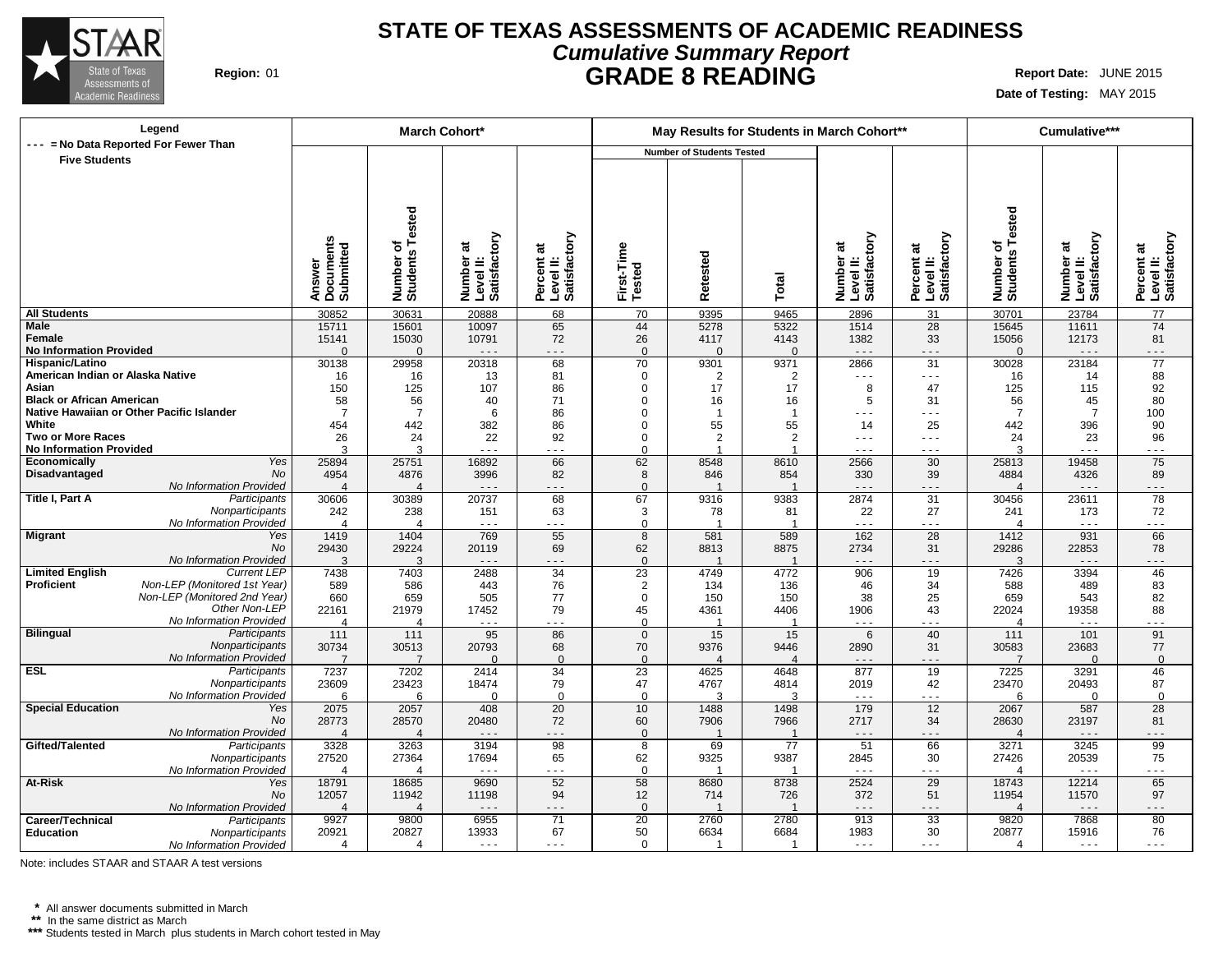

## **STATE OF TEXAS ASSESSMENTS OF ACADEMIC READINESS Summary Report Region:** 01 **GRADE 5 READING Report Date:** JUNE 2015

**Date of Testing:** MAY 2015

| <b>Administration Summary</b>                                                                                                                                                                                                                   |                  |                                                |                           | <b>PASSED</b>   |                        |                              |                         | <b>DID NOT</b><br>Results for Each Reporting Category* |                                                       |                     |                                                                                  |                             |                                                            |             |
|-------------------------------------------------------------------------------------------------------------------------------------------------------------------------------------------------------------------------------------------------|------------------|------------------------------------------------|---------------------------|-----------------|------------------------|------------------------------|-------------------------|--------------------------------------------------------|-------------------------------------------------------|---------------------|----------------------------------------------------------------------------------|-----------------------------|------------------------------------------------------------|-------------|
|                                                                                                                                                                                                                                                 |                  | <b>PASS</b><br>-1                              |                           |                 |                        |                              | $\mathbf{2}$            | 3                                                      |                                                       |                     |                                                                                  |                             |                                                            |             |
| Percent<br>Number<br>6430<br>100<br>  Students Tested<br><b>Students Not Tested</b><br><b>Absent</b><br>12<br>0<br>$\Omega$<br>0<br>Other<br>6442<br>100<br><b>Total Documents Submitted</b><br>Legend<br>--- = No Data Reported For Fewer Than | ested<br>৳       | Average<br>Scale Score<br>Number o<br>Students | Level II:<br>Satisfactory |                 | Level III:<br>Advanced |                              |                         | Levell:<br>Unsatisfactory                              | Across<br>Understanding/<br>Analysis Across<br>Genres | 10                  | Understanding/<br>Analysis of<br>Literary Texts<br><b>Number of Items Tested</b> | 19                          | Understanding/<br> Analysis of<br> Informational<br> Texts | 17          |
| <b>Five Students</b>                                                                                                                                                                                                                            |                  |                                                |                           |                 |                        |                              |                         |                                                        |                                                       |                     |                                                                                  |                             |                                                            |             |
|                                                                                                                                                                                                                                                 |                  |                                                |                           |                 |                        |                              |                         |                                                        |                                                       |                     |                                                                                  | Avg. # of Items / % Correct |                                                            |             |
|                                                                                                                                                                                                                                                 |                  |                                                | #                         | %               | #                      | %                            | #                       | %                                                      | #                                                     | $\%$                | #                                                                                | %                           | #                                                          | %           |
| <b>All Students</b>                                                                                                                                                                                                                             | 6430             | 1437                                           | 2636                      | 41              | 48                     | $\mathbf{1}$                 | 3794                    | 59                                                     | 5.2                                                   | 52                  | 9.3                                                                              | 49                          | 8.6                                                        | 51          |
| Male                                                                                                                                                                                                                                            | 3623             | 1433                                           | 1419                      | 39              | 28                     | $\mathbf 1$                  | 2204                    | 61                                                     | 5.1                                                   | 51                  | 9.1                                                                              | 48                          | 8.5                                                        | 50          |
| Female                                                                                                                                                                                                                                          | 2807             | 1442                                           | 1217                      | 43              | 20                     | $\mathbf 1$                  | 1590                    | 57                                                     | 5.3                                                   | 53                  | 9.5                                                                              | 50                          | 8.7                                                        | 51          |
| <b>No Information Provided</b>                                                                                                                                                                                                                  |                  | $---$                                          | $\overline{\phantom{m}}$  | ---             | ---                    | $---$                        | $- -$                   | ---                                                    | $---$                                                 | $---$               | $---$                                                                            | ---                         | $---$                                                      | $---$       |
| Hispanic/Latino                                                                                                                                                                                                                                 | 6370             | 1437                                           | 2602                      | 41              | 48                     | $\mathbf 1$                  | 3768                    | 59                                                     | $\overline{5.2}$                                      | 52                  | 9.3                                                                              | 49                          | 8.6                                                        | 51          |
| American Indian or Alaska Native                                                                                                                                                                                                                |                  | $---$                                          | $- -$                     | ---             | --                     | $\qquad \qquad -$            | $- -$                   | ---                                                    | $---$                                                 | $\qquad \qquad - -$ | $\qquad \qquad - -$                                                              | ---                         | $\qquad \qquad - -$                                        | ---         |
| Asian                                                                                                                                                                                                                                           |                  | 1432                                           |                           | 67              |                        | $\Omega$                     | $\overline{\mathbf{2}}$ | 33                                                     | 5.2                                                   | 52                  | 9.5                                                                              | 50                          | 8.2                                                        | 48          |
| <b>Black or African American</b>                                                                                                                                                                                                                | 10               | 1488                                           |                           | 80              | C                      | $\Omega$                     | $\overline{2}$          | 20                                                     | 6.6                                                   | 66                  | 11.2                                                                             | 59                          | 9.7                                                        | 57          |
| Native Hawaiian or Other Pacific Islander<br>White                                                                                                                                                                                              | $\Omega$         | $- - -$                                        |                           | ---             | C                      | $--$<br>$\Omega$             |                         | ---<br>50                                              | $---$                                                 | ---<br>51           | $---$                                                                            | ---<br>52                   | $- - -$                                                    | ---<br>49   |
| <b>Two or More Races</b>                                                                                                                                                                                                                        | 38               | 1439<br>$---$                                  | 19<br>$---$               | 50<br>$---$     | ---                    | $---$                        | 19<br>$---$             | $---$                                                  | 5.1<br>$---$                                          | ---                 | 9.8<br>$\qquad \qquad - -$                                                       | ---                         | 8.3<br>$---$                                               | ---         |
| <b>No Information Provided</b>                                                                                                                                                                                                                  |                  | ---                                            |                           | ---             | --                     | $---$                        |                         | ---                                                    | $---$                                                 | ---                 | $---$                                                                            | ---                         | $---$                                                      | ---         |
| Yes<br>Economically                                                                                                                                                                                                                             | 5888             | 1435                                           | 2369                      | 40              | 42                     | $\mathbf{1}$                 | 3519                    | 60                                                     | $\overline{5.2}$                                      | 52                  | 9.2                                                                              | 49                          | 8.5                                                        | 50          |
| Disadvantaged<br>No                                                                                                                                                                                                                             | 541              | 1451                                           | 266                       | 49              | 5                      | $\mathbf{1}$                 | 275                     | 51                                                     | 5.4                                                   | 54                  | 9.9                                                                              | 52<br>9.1                   |                                                            | 53          |
| No Information Provided                                                                                                                                                                                                                         | $\mathbf{1}$     | ---                                            |                           | ---             | --                     | $---$                        |                         | ---                                                    | ---                                                   | ---                 | $---$                                                                            | ---                         | $---$                                                      | ---         |
| Title I, Part A<br>Participants                                                                                                                                                                                                                 | 6386             | 1437                                           | 2613                      | 41              | 47                     | $\mathbf{1}$                 | 3773                    | 59                                                     | 5.2                                                   | 52                  | 9.3                                                                              | 49                          | 8.6                                                        | 51          |
| Nonparticipants                                                                                                                                                                                                                                 | 42               | 1444                                           | 21                        | 50              | C                      | 0                            | 21                      | 50                                                     | 5.5                                                   | 55                  | 9.6                                                                              | 50                          | 8.8                                                        | 52          |
| No Information Provided                                                                                                                                                                                                                         | $\overline{2}$   | $---$                                          | $- -$                     | ---             | $---$                  | $---$                        | $--$                    | ---                                                    | $---$                                                 | $---$               | $\qquad \qquad - -$                                                              | ---                         | $\qquad \qquad - -$                                        | ---         |
| Migrant<br>Yes                                                                                                                                                                                                                                  | 378              | 1418                                           | 116                       | 31              | $\overline{a}$         | $\mathbf 1$                  | 262                     | 69                                                     | 4.8                                                   | 48                  | 8.5                                                                              | 45                          | 8.1                                                        | 48          |
| <b>No</b>                                                                                                                                                                                                                                       | 6052<br>$\Omega$ | 1438<br>$---$                                  | 2520                      | 42<br>---       | 46<br>$- -$            | $\mathbf{1}$<br>$---$        | 3532                    | 58<br>---                                              | 5.2<br>$---$                                          | 52<br>$---$         | 9.3<br>$---$                                                                     | 49<br>---                   | 8.6<br>$---$                                               | 51<br>$---$ |
| No Information Provided<br><b>Limited English</b><br><b>Current LEP</b>                                                                                                                                                                         | 3814             | 1426                                           | $- -$<br>1330             | 35              | $\overline{25}$        | $\mathbf{1}$                 | $---$<br>2484           | 65                                                     | 5.0                                                   | 50                  | 8.8                                                                              | 46                          | 8.3                                                        | 49          |
| Non-LEP (Monitored 1st Year)<br><b>Proficient</b>                                                                                                                                                                                               | 99               | 1471                                           | 61                        | 62              | -1                     | $\mathbf{1}$                 | 38                      | 38                                                     | 5.8                                                   | 58                  | 10.7                                                                             | 57                          | 9.5                                                        | 56          |
| Non-LEP (Monitored 2nd Year)                                                                                                                                                                                                                    | 170              | 1475                                           | 116                       | 68              | C                      | $\Omega$                     | 54                      | 32                                                     | 6.0                                                   | 60                  | 11.0                                                                             | 58                          | 9.5                                                        | 56          |
| Other Non-LEP                                                                                                                                                                                                                                   | 2345             | 1449                                           | 1128                      | 48              | 21                     | $\mathbf 1$                  | 1217                    | 52                                                     | 5.4                                                   | 54                  | 9.9                                                                              | 52                          | 8.9                                                        | 52          |
| No Information Provided                                                                                                                                                                                                                         | 2                | $---$                                          | $- -$                     | ---             | $-$                    | $---$                        | $- -$                   | ---                                                    | $---$                                                 | $---$               | $---$                                                                            | ---                         | $---$                                                      | ---         |
| <b>Bilingual</b><br>Participants                                                                                                                                                                                                                | 3675             | 1426                                           | 1282                      | 35              | 24                     | $\overline{1}$               | 2393                    | 65                                                     | 5.1                                                   | 51                  | 8.8                                                                              | 46                          | 8.3                                                        | 49          |
| Nonparticipants                                                                                                                                                                                                                                 | 2753             | 1450                                           | 1353                      | 49              | 23                     | $\mathbf 1$                  | 1400                    | 51                                                     | 5.4                                                   | 54                  | 9.9                                                                              | 52                          | 8.9                                                        | 52          |
| No Information Provided                                                                                                                                                                                                                         | $\overline{2}$   | $---$                                          | $- -$                     | ---             | $- -$                  | $---$                        | $- -$                   | ---                                                    | $---$                                                 | $---$               | $---$                                                                            | ---                         | $---$                                                      | $---$       |
| <b>ESL</b><br>Participants                                                                                                                                                                                                                      | 41               | 1423                                           | 15                        | $\overline{37}$ | C                      | $\mathbf 0$                  | $\overline{26}$         | 63                                                     | 5.0                                                   | 50                  | 8.8                                                                              | 46                          | 8.1                                                        | 48          |
| Nonparticipants                                                                                                                                                                                                                                 | 6388             | 1437                                           | 2620                      | 41              | 47                     | 1                            | 3768                    | 59                                                     | 5.2                                                   | 52                  | 9.3                                                                              | 49                          | 8.6                                                        | 51          |
| No Information Provided                                                                                                                                                                                                                         |                  | $---$                                          | $- -$                     | ---             | $- -$                  | $---$                        | $- -$                   | ---                                                    | $\frac{1}{2}$                                         | $---$               | $\qquad \qquad - -$                                                              | ---                         | $---$                                                      | $---$       |
| <b>Special Education</b><br>Yes<br>N <sub>O</sub>                                                                                                                                                                                               | 569<br>5860      | 1424<br>1438                                   | 207<br>2428               | 36<br>41        | 42                     | $\mathbf{1}$<br>$\mathbf{1}$ | 362<br>3432             | 64<br>59                                               | 5.0<br>5.2                                            | 50<br>52            | 8.9<br>9.3                                                                       | 47<br>49                    | 8.2<br>8.6                                                 | 48<br>51    |
| No Information Provided                                                                                                                                                                                                                         | $\mathbf{1}$     | $---$                                          | $- -$                     | ---             | $---$                  | $---$                        | $- -$                   | ---                                                    | $---$                                                 | $---$               | $---$                                                                            | ---                         | $---$                                                      | $---$       |
| Gifted/Talented<br>Participants                                                                                                                                                                                                                 | 85               | 1487                                           | 54                        | 64              | 4                      | 5                            | 31                      | 36                                                     | 6.3                                                   | 63                  | 11.0                                                                             | 58                          | 10.0                                                       | 59          |
| Nonparticipants                                                                                                                                                                                                                                 | 6344             | 1436                                           | 2581                      | 41              | 43                     | $\mathbf{1}$                 | 3763                    | 59                                                     | 5.2                                                   | 52                  | 9.3                                                                              | 49                          | 8.6                                                        | 50          |
| No Information Provided                                                                                                                                                                                                                         |                  | $---$                                          | $- -$                     | ---             | --                     | $---$                        | $- -$                   | ---                                                    | $---$                                                 | ---                 | $---$                                                                            | ---                         | $\qquad \qquad - -$                                        | $---$       |
| At-Risk<br>Yes                                                                                                                                                                                                                                  | 5809             | 1433                                           | 2264                      | 39              | 38                     | $\mathbf{1}$                 | 3545                    | 61                                                     | 5.1                                                   | 51                  | 9.1                                                                              | 48                          | 8.5                                                        | 50          |
| <b>No</b>                                                                                                                                                                                                                                       | 619              | 1474                                           | 371                       | 60              | 9                      | $\mathbf{1}$                 | 248                     | 40                                                     | 5.9                                                   | 59                  | 10.7                                                                             | 56                          | 9.7                                                        | 57          |
| No Information Provided                                                                                                                                                                                                                         | $\overline{a}$   | ---                                            | $- -$                     |                 |                        |                              | $- -$                   | ---                                                    | $---$                                                 | ---                 | $---$                                                                            | ---                         | $---$                                                      | $---$       |

\* Students who took the braille version of the test are not included in the reporting category results.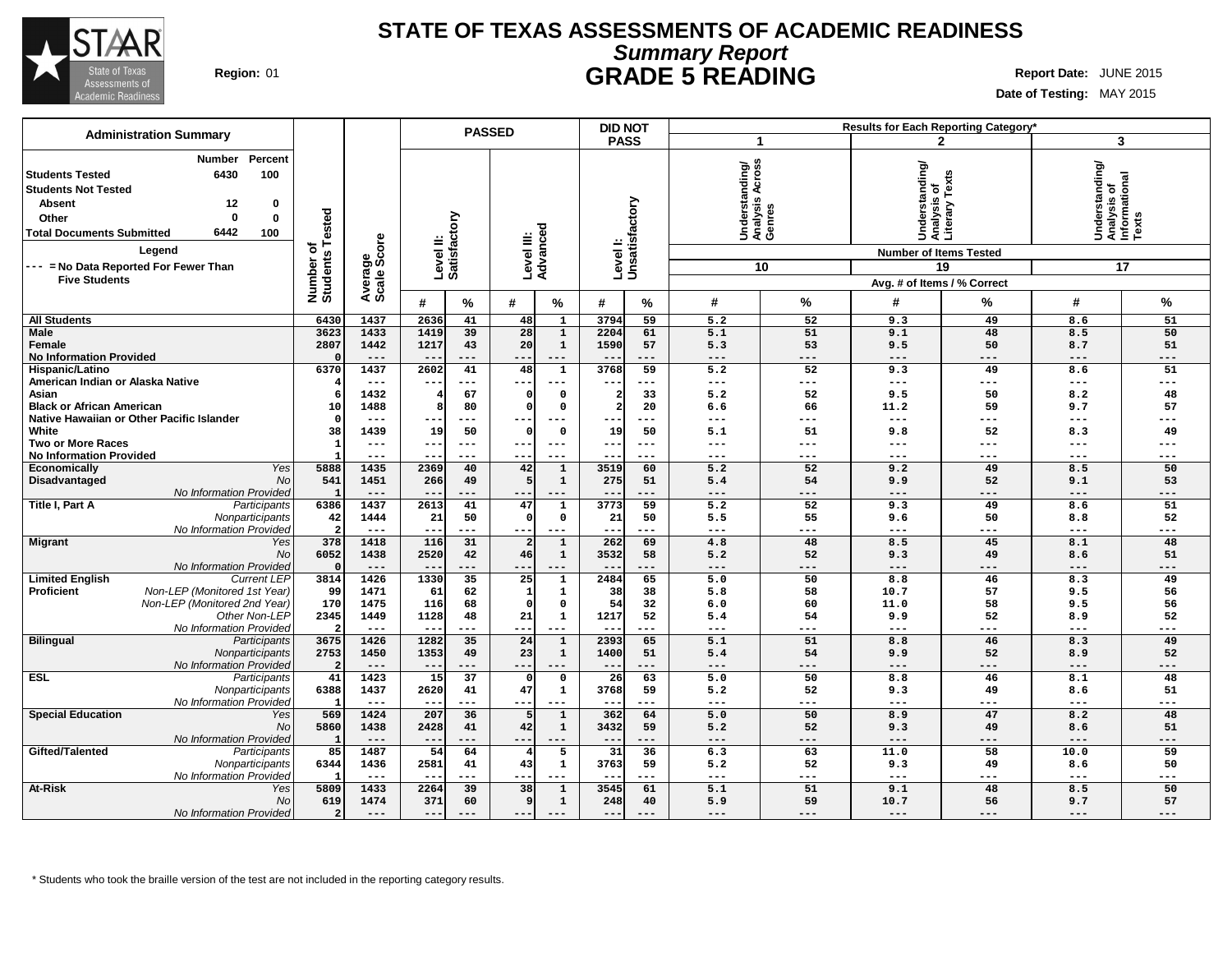

# **STATE OF TEXAS ASSESSMENTS OF ACADEMIC READINESS SPANISH Summary Report Region:** 01 **GRADE 5 READING Report Date:** JUNE 2015

**Date of Testing:** MAY 2015

|                                                                                                                                                                                                                 |                              |                                   | <b>DID NOT</b><br><b>PASSED</b>                     |                              |                            | <b>Results for Each Reporting Category</b> |              |                                             |                            |                                                 |                               |                                                               |              |                           |
|-----------------------------------------------------------------------------------------------------------------------------------------------------------------------------------------------------------------|------------------------------|-----------------------------------|-----------------------------------------------------|------------------------------|----------------------------|--------------------------------------------|--------------|---------------------------------------------|----------------------------|-------------------------------------------------|-------------------------------|---------------------------------------------------------------|--------------|---------------------------|
| <b>Administration Summary</b>                                                                                                                                                                                   |                              |                                   |                                                     |                              |                            |                                            | <b>PASS</b>  |                                             | $\mathbf 1$                |                                                 |                               | $\mathbf{2}$                                                  | 3            |                           |
| Percent<br><b>Number</b><br>100<br><b>Students Tested</b><br>708<br><b>Students Not Tested</b><br><b>Absent</b><br>2<br>0<br>$\Omega$<br>$\mathbf 0$<br>Other<br>710<br><b>Total Documents Submitted</b><br>100 | Number of<br>Students Tested |                                   | Satisfactory<br>Average<br>Scale Score<br>Level II: | Level III:<br>Advanced       |                            | Level I:<br>Unsatisfactory                 |              | Understanding/<br>Analysis Across<br>Genres |                            | Understanding/<br>Analysis of<br>Literary Texts |                               | Understanding/<br>Analysis of<br>Informational<br>Texts       |              |                           |
| Legend                                                                                                                                                                                                          |                              |                                   |                                                     |                              |                            |                                            |              |                                             |                            |                                                 | <b>Number of Items Tested</b> |                                                               |              |                           |
| --- = No Data Reported For Fewer Than                                                                                                                                                                           |                              |                                   |                                                     |                              |                            |                                            |              |                                             |                            | 10                                              |                               | 19                                                            |              | 17                        |
| <b>Five Students</b>                                                                                                                                                                                            |                              |                                   |                                                     |                              |                            |                                            |              |                                             |                            |                                                 | Avg. # of Items / % Correct   |                                                               |              |                           |
|                                                                                                                                                                                                                 |                              |                                   | #                                                   | %                            | #                          | %                                          | #            | %                                           | #                          | $\%$                                            | #                             | $\%$                                                          | #            | %                         |
| <b>All Students</b>                                                                                                                                                                                             | 708                          | $S-1420$                          | 301                                                 | 43                           |                            | 0                                          | 407          | 57                                          | 4.0                        | 40                                              | 9.8                           | 52                                                            | 7.2          | 42                        |
| <b>Male</b>                                                                                                                                                                                                     | 402                          | $S-1412$                          | 159                                                 | 40                           |                            | $\mathbf 0$                                | 243          | 60                                          | 3.9                        | 39                                              | 9.4                           | 50                                                            | 7.1          | 42                        |
| Female                                                                                                                                                                                                          | $\Omega$                     | 306 S-1431                        | 142                                                 | 46                           |                            | $\mathbf{1}$                               | 164          | 54                                          | 4.1                        | 41                                              | 10.3                          | 54                                                            | 7.3          | 43                        |
| <b>No Information Provided</b><br>Hispanic/Latino                                                                                                                                                               | 705                          | $---$<br>$S-1421$                 | $- -$<br>301                                        | $---$<br>43                  | $\qquad \qquad -$          | $---$<br>0                                 | --<br>404    | $---$<br>57                                 | $---$<br>4.0               | ---<br>40                                       | $---$<br>9.8                  | $\qquad \qquad - -$<br>52                                     | $---$<br>7.2 | ---<br>42                 |
| American Indian or Alaska Native                                                                                                                                                                                | -1                           | $---$                             | ---                                                 | $---$                        | $--$                       | $---$                                      | --           | $- - -$                                     | ---                        | ---                                             | $- - -$                       | ---                                                           | $---$        | $---$                     |
| Asian                                                                                                                                                                                                           | $\Omega$                     | $---$                             | ---                                                 | $\qquad \qquad - -$          | $- -$                      | $---$                                      | --           | $\qquad \qquad - -$                         | $---$                      | ---                                             | $---$                         | $---$                                                         | ---          | $---$                     |
| <b>Black or African American</b>                                                                                                                                                                                | $\Omega$                     | $---$                             | ---                                                 | $---$                        | $- -$                      | $- - -$                                    | --           | $---$                                       | ---                        | ---                                             | ---                           | ---                                                           | ---          |                           |
| Native Hawaiian or Other Pacific Islander                                                                                                                                                                       | $\Omega$                     | $---$                             | --                                                  | $---$                        | $- -$                      | $- - -$                                    | --           | $- - -$                                     |                            | ---                                             |                               |                                                               | ---          |                           |
| White<br><b>Two or More Races</b>                                                                                                                                                                               |                              | $---$<br>$---$                    | --<br>---                                           | $---$<br>$---$               | $\qquad \qquad -$<br>$---$ | ---<br>$- - -$                             |              | $---$<br>$---$                              | ---<br>$- - -$             | ---<br>---                                      | ---<br>---                    | ---<br>---                                                    | ---<br>---   |                           |
| <b>No Information Provided</b>                                                                                                                                                                                  |                              | $---$                             | --                                                  | $---$                        | $---$                      | ---                                        | --           | $---$                                       | $---$                      | ---                                             | ---                           | $---$                                                         | ---          | ---                       |
| Economically<br>Yes                                                                                                                                                                                             |                              | 676 S-1419                        | 285                                                 | 42                           |                            | $\mathbf 0$                                | 391          | 58                                          | 4.0                        | 40                                              | 9.8                           | 52                                                            | 7.1          | 42                        |
| Disadvantaged<br>No                                                                                                                                                                                             |                              | $32 S-1443$                       | 16                                                  | 50                           | $\Omega$                   | $\mathbf 0$                                | 16           | 50                                          | 4.3                        | 43                                              | 10.5                          | 55                                                            | 8.0          | 47                        |
| No Information Provided                                                                                                                                                                                         | $\Omega$                     |                                   | --                                                  | ---                          | $--$                       | $---$                                      | $- -$        | $---$                                       | $---$                      | ---                                             | $---$                         | ---                                                           | ---          | ---                       |
| Title I, Part A<br>Participants                                                                                                                                                                                 |                              | 704 S-1420                        | 299                                                 | 42                           | 3                          | 0                                          | 405          | 58                                          | 4.0                        | 40                                              | 9.8                           | 52                                                            | 7.2          | 42                        |
| Nonparticipants<br>No Information Provided                                                                                                                                                                      | $\Omega$                     | $\qquad \qquad - -$<br>$- - -$    | $---$<br>---                                        | $---$<br>$- - -$             | $--$<br>$- -$              | $- - -$<br>$- - -$                         | $- -$<br>--- | $---$<br>$\frac{1}{2}$                      | $---$<br>$- - -$           | $---$<br>---                                    | $---$<br>$- - -$              | $---$<br>$- - -$                                              | ---<br>---   | $---$<br>$- - -$          |
| <b>Migrant</b><br>Yes                                                                                                                                                                                           |                              | $37S - 1401$                      | 10                                                  | 27                           | $\Omega$                   | $\mathbf 0$                                | 27           | 73                                          | 3.4                        | 34                                              | 9.7                           | 51                                                            | 6.6          | 39                        |
| No                                                                                                                                                                                                              | 671                          | $S-1421$                          | 291                                                 | 43                           |                            | $\mathbf 0$                                | 380          | 57                                          | 4.1                        | 41                                              | 9.8                           | 52                                                            | 7.2          | 42                        |
| No Information Provided                                                                                                                                                                                         | $\Omega$                     | $---$                             | $\qquad \qquad -$                                   | $---$                        | $--$                       | $---$                                      | --           | ---                                         | $---$                      | ---                                             | $---$                         | $---$                                                         | ---          | ---                       |
| <b>Limited English</b><br><b>Current LEP</b>                                                                                                                                                                    |                              | 701 S-1420                        | 297                                                 | 42                           | 3                          | 0                                          | 404          | 58                                          | 4.0                        | 40                                              | 9.8                           | 52                                                            | 7.2          | 42                        |
| Non-LEP (Monitored 1st Year)<br><b>Proficient</b><br>Non-LEP (Monitored 2nd Year)                                                                                                                               | $\Omega$                     | $---$<br>$---$                    | $---$<br>--                                         | $\qquad \qquad - -$<br>$---$ | $---$<br>$-$               | $---$                                      | $- -$        | $\qquad \qquad - -$<br>$---$                | $---$<br>$---$             | ---<br>---                                      | $---$<br>$---$                | $---$<br>$---$                                                | $---$<br>--- | $---$<br>---              |
| Other Non-LEP                                                                                                                                                                                                   |                              | $S-1443$                          | 4                                                   | 57                           | - 0                        | 0                                          | 3            | 43                                          | 4.3                        | 43                                              | 10.1                          | 53                                                            | 8.3          | 49                        |
| No Information Provided                                                                                                                                                                                         |                              | $- - -$                           | $- -$                                               | $---$                        | $- - -$                    | $- - -$                                    | ---          | $---$                                       | ---                        | ---                                             | $---$                         | $---$                                                         | ---          | ---                       |
| <b>Bilingual</b><br>Participants                                                                                                                                                                                | 701                          | $S - 1420$                        | 297                                                 | 42                           |                            | $\mathbf 0$                                | 404          | 58                                          | 4.0                        | 40                                              | 9.8                           | 52                                                            | 7.2          | 42                        |
| Nonparticipants                                                                                                                                                                                                 |                              | $7S-1443$                         |                                                     | 57                           |                            | $\mathbf 0$                                | з            | 43                                          | 4.3                        | 43                                              | 10.1                          | 53                                                            | 8.3          | 49                        |
| No Information Provided<br><b>ESL</b>                                                                                                                                                                           | $\Omega$<br>$\Omega$         | $---$<br>$\frac{1}{2}$            | --<br>$- -$                                         | $---$<br>$\frac{1}{2}$       | $-$<br>$---$               | $--$<br>$---$                              | $- -$        | $---$<br>$\frac{1}{2}$                      | $---$<br>$---$             | ---<br>$---$                                    | ---<br>$\frac{1}{2}$          | ---<br>$\frac{1}{2}$                                          | ---<br>$---$ | ---<br>$---$              |
| Participants<br>Nonparticipants                                                                                                                                                                                 |                              | 707 S-1420                        | 300                                                 | 42                           |                            | 0                                          | 407          | 58                                          | 4.0                        | 40                                              | 9.8                           | 52                                                            | 7.2          | 42                        |
| No Information Provided                                                                                                                                                                                         |                              | $- - -$                           | --                                                  | ---                          | $- -$                      | $--$                                       | --           | ---                                         | $---$                      | ---                                             | $---$                         | $---$                                                         | ---          | ---                       |
| <b>Special Education</b><br>Yes                                                                                                                                                                                 |                              | $32 S-1356$                       |                                                     | 13                           |                            | $\Omega$                                   | 28           | 88                                          | 2.6                        | 26                                              | 7.6                           | 40                                                            | 6.4          | 38                        |
| No                                                                                                                                                                                                              |                              | $675$ S-1423                      | 296                                                 | 44                           |                            | 0                                          | 379          | 56                                          | 4.1                        | 41                                              | 9.9                           | 52                                                            | 7.2          | 42                        |
| No Information Provided                                                                                                                                                                                         | -1                           | $---$                             | $\qquad \qquad -$                                   | $---$                        | $- -$                      | $---$                                      | $- -$        | $---$                                       | $---$                      | ---                                             | $---$                         | $---$                                                         | ---          | $- - -$                   |
| Gifted/Talented<br>Participants<br>Nonparticipants                                                                                                                                                              | $\circ$                      | $\qquad \qquad - -$<br>707 S-1420 | $--$<br>300                                         | $\sim$ $\sim$ $\sim$<br>42   | $--$                       | $---$<br>0                                 | ---<br>407   | $\sim$ $\sim$ $\sim$<br>58                  | $\qquad \qquad - -$<br>4.0 | ---<br>40                                       | $\qquad \qquad - -$<br>9.8    | $\hspace{0.05cm} - \hspace{0.05cm} - \hspace{0.05cm} -$<br>52 | $---$<br>7.2 | $\qquad \qquad - -$<br>42 |
| No Information Provided                                                                                                                                                                                         |                              | $---$                             | $--$                                                | $---$                        | $--$                       | $-- -$                                     | $- -$        | $---$                                       | $---$                      | ---                                             | $---$                         | $\frac{1}{2}$                                                 | $---$        | $---$                     |
| <b>At-Risk</b><br>Yes                                                                                                                                                                                           |                              | $695$ $S-1421$                    | 296                                                 | 43                           |                            | $\mathbf 0$                                | 399          | 57                                          | 4.0                        | 40                                              | 9.8                           | 52                                                            | 7.2          | 42                        |
| <b>No</b>                                                                                                                                                                                                       |                              | $13   S - 1396$                   | 5                                                   | 38                           |                            | $\mathbf 0$                                | 8            | 62                                          | 3.8                        | 38                                              | 8.8                           | 47                                                            | 7.0          | 41                        |
| <b>No Information Provided</b>                                                                                                                                                                                  | $\Omega$                     | $---$                             | ---                                                 |                              | $- -$                      | $---$                                      | $- -$        | $---$                                       | $---$                      | ---                                             | $---$                         | $---$                                                         | ---          | ---                       |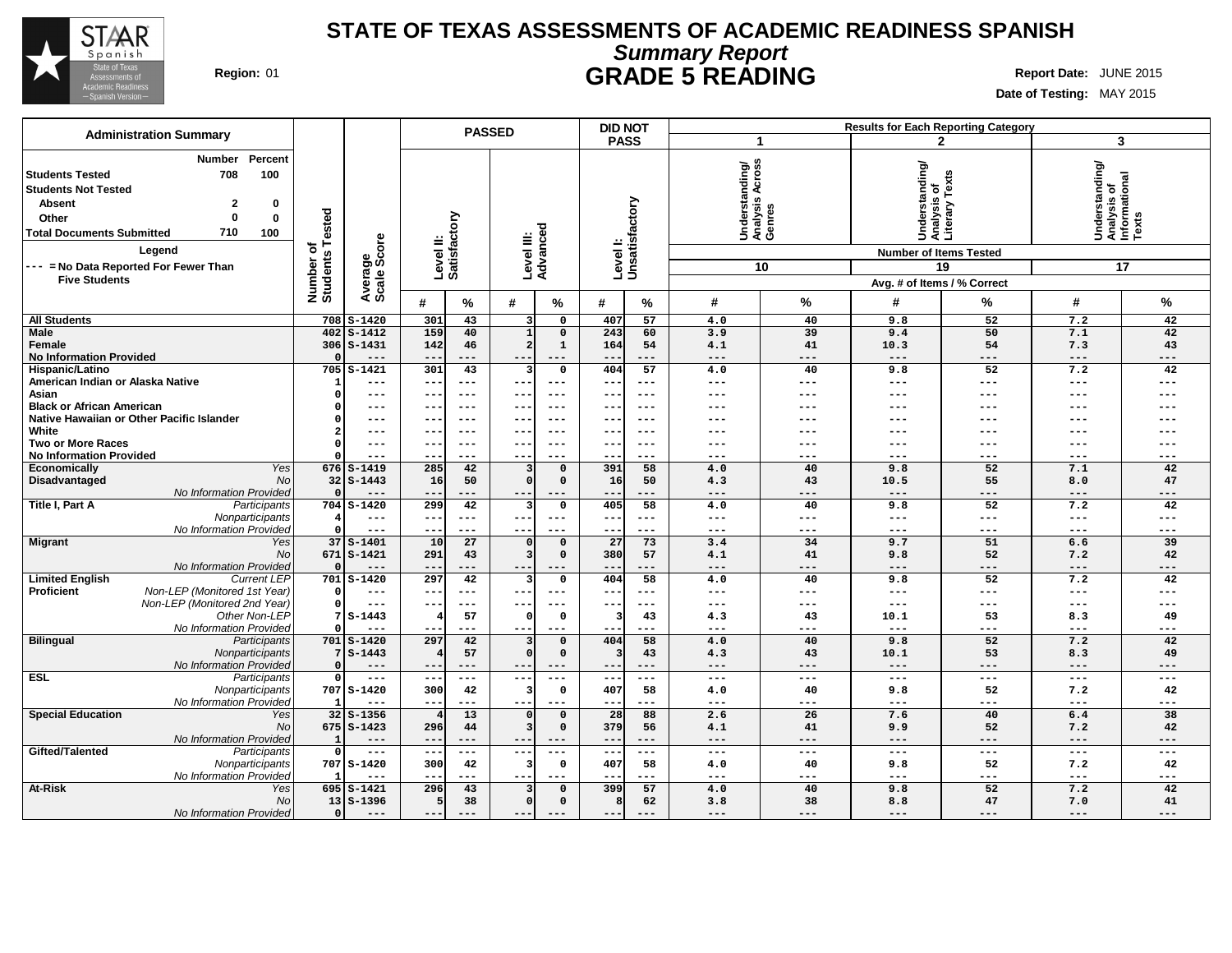

## **STATE OF TEXAS ASSESSMENTS OF ACADEMIC READINESS A Summary Report Region:** 01 **GRADE 5 READING Report Date:** JUNE 2015

T.

**Date of Testing:** MAY 2015

|                                                                                                                                                                                 |                         |                        |                          |                                                     | <b>PASSED</b>        |                                    | <b>DID NOT</b>            |                                             |                            |                                                      | Results for Each Reporting Category* |                                                            |              |             |
|---------------------------------------------------------------------------------------------------------------------------------------------------------------------------------|-------------------------|------------------------|--------------------------|-----------------------------------------------------|----------------------|------------------------------------|---------------------------|---------------------------------------------|----------------------------|------------------------------------------------------|--------------------------------------|------------------------------------------------------------|--------------|-------------|
| <b>Administration Summary</b>                                                                                                                                                   |                         |                        |                          |                                                     |                      |                                    | <b>PASS</b>               |                                             |                            | $\mathbf{1}$                                         |                                      | 2                                                          | 3            |             |
| Percent<br>Number<br>1227<br>100<br><b>Students Tested</b><br><b>Students Not Tested</b><br><b>Absent</b><br>0<br>0<br>Other<br>1229<br><b>Total Documents Submitted</b><br>100 | Tested                  |                        |                          | Level II:<br>Satisfactory<br>Advanced<br>Level III: |                      |                                    | Levell:<br>Unsatisfactory | Understanding/<br>Analysis Across<br>Genres |                            | <b>Understanding/</b><br>ō<br>Analysis<br>Literary T | Texts<br>Уle                         | Understanding/<br> Analysis of<br> Informational<br> Texts |              |             |
| Legend                                                                                                                                                                          | đ                       | Average<br>Scale Score |                          |                                                     |                      |                                    |                           |                                             |                            |                                                      | <b>Number of Items Tested</b>        |                                                            |              |             |
| --- = No Data Reported For Fewer Than                                                                                                                                           |                         |                        |                          |                                                     |                      |                                    |                           |                                             |                            | 10                                                   |                                      | 19                                                         | 17           |             |
| <b>Five Students</b>                                                                                                                                                            | Number o<br>Students    |                        |                          |                                                     |                      |                                    |                           |                                             |                            |                                                      | Avg. # of Items / % Correct          |                                                            |              |             |
|                                                                                                                                                                                 |                         |                        | #                        | ℅                                                   | #                    | %                                  | #                         | %                                           | #                          | %                                                    | #                                    | %                                                          | #            | ℅           |
| <b>All Students</b>                                                                                                                                                             | 1227                    | 1373                   | 217                      | 18                                                  | $\Omega$             | $\mathbf 0$                        | 1010                      | 82                                          | 4.5                        | 45                                                   | 7.3                                  | 38                                                         | 7.0          | 41          |
| <b>Male</b>                                                                                                                                                                     | 829                     | 1370                   | 140                      | 17                                                  | $\Omega$             | $\mathbf 0$                        | 689                       | 83                                          | 4.5                        | 45                                                   | 7.2                                  | 38                                                         | 6.9          | 41          |
| Female                                                                                                                                                                          | 398                     | 1380                   | 77                       | 19                                                  | $\Omega$             | $\mathsf{o}\,$                     | 321                       | 81                                          | 4.6                        | 46                                                   | 7.5                                  | 40                                                         | 7.2          | 42          |
| <b>No Information Provided</b>                                                                                                                                                  |                         | $---$                  | $- -$                    | ---                                                 | $- -$                | $---$                              | $- -$                     | ---                                         | $\qquad \qquad - -$        | $---$                                                | $---$                                | $---$                                                      | $---$        | ---         |
| Hispanic/Latino<br>American Indian or Alaska Native                                                                                                                             | 1208<br>$\Omega$        | 1373<br>$---$          | 214<br>$- -$             | 18<br>$---$                                         | $\Omega$<br>$- -$    | $\mathbf 0$<br>$\qquad \qquad - -$ | 994<br>$- -$              | 82<br>$- - -$                               | 4.5<br>$---$               | 45<br>$---$                                          | 7.3<br>$---$                         | 38<br>$---$                                                | 7.0<br>$---$ | 41<br>$---$ |
| Asian                                                                                                                                                                           |                         | $---$                  | $--$                     | $--$                                                | $- -$                | $---$                              | $- -$                     | $---$                                       | $---$                      | $---$                                                | ---                                  | ---                                                        | $---$        | ---         |
| <b>Black or African American</b>                                                                                                                                                |                         | $---$                  | $- -$                    | $---$                                               | --                   | $- -$                              | $- -$                     | $- - -$                                     | $---$                      | ---                                                  | ---                                  | ---                                                        | $---$        |             |
| Native Hawaiian or Other Pacific Islander                                                                                                                                       | C                       | $---$                  | $- -$                    | $---$                                               | --                   | $- - -$                            | $- -$                     | $- - -$                                     | $---$                      | $---$                                                | ---                                  | ---                                                        | $---$        | ---         |
| White                                                                                                                                                                           | 13                      | 1379                   |                          | 8                                                   | - 0                  | 0                                  | 12                        | 92                                          | 4.5                        | 45                                                   | 7.7                                  | 40                                                         | 7.1          | 42          |
| <b>Two or More Races</b>                                                                                                                                                        | $\Omega$                | $---$                  | $- -$                    | $--$                                                | $- -$                | $---$                              | $- -$                     | $---$                                       | $---$                      | $---$                                                | $---$<br>$---$                       |                                                            | $---$        | ---         |
| <b>No Information Provided</b>                                                                                                                                                  |                         | $---$                  |                          | ---                                                 | $- -$                | $---$                              |                           | $- - -$                                     | $---$                      | $---$                                                | $---$<br>---<br>$---$<br>7.2<br>38   |                                                            |              | ---         |
| Yes<br>Economically<br>Disadvantaged<br>N <sub>O</sub>                                                                                                                          | 1119<br>106             | 1372<br>1393           | 197<br>20                | 18<br>19                                            | $\Omega$<br>$\Omega$ | $\mathbf 0$<br>$\mathbf 0$         | 922<br>86                 | 82<br>81                                    | 4.5<br>4.7                 | 45<br>47                                             | 7.9                                  | 42                                                         | 6.9<br>7.7   | 41<br>46    |
| No Information Provided                                                                                                                                                         | 2                       | $---$                  | $\qquad \qquad -$        | ---                                                 | $- -$                | $- - -$                            |                           | ---                                         | $---$                      | $---$                                                | $---$                                | ---                                                        | $---$        | ---         |
| Title I, Part A<br>Participants                                                                                                                                                 | 1214                    | 1373                   | 212                      | 17                                                  | $\Omega$             | $\Omega$                           | 1002                      | 83                                          | 4.5                        | 45                                                   | 7.3                                  | 38                                                         | 7.0          | 41          |
| Nonparticipants                                                                                                                                                                 | 11                      | 1411                   | 5                        | 45                                                  | $\Omega$             | $\mathsf{o}\,$                     | 6                         | 55                                          | 5.3                        | 53                                                   | 8.6                                  | 45                                                         | 8.0          | 47          |
| No Information Provided                                                                                                                                                         | $\overline{2}$          | $---$                  | $- -$                    | ---                                                 | --                   | $---$                              | $- -$                     | ---                                         | $---$                      | $---$                                                | $---$                                | ---                                                        | $---$        | ---         |
| <b>Migrant</b><br>Yes<br>No                                                                                                                                                     | 84<br>1141              | 1367<br>1374           | 13<br>204                | 15<br>18                                            | $\Omega$<br>$\Omega$ | $\mathbf 0$<br>$\mathbf 0$         | 71<br>937                 | 85<br>82                                    | 4.5<br>4.5                 | 45<br>45                                             | 7.1<br>7.3                           | 37<br>38                                                   | 6.8<br>7.0   | 40<br>41    |
| No Information Provided                                                                                                                                                         | $\overline{\mathbf{2}}$ | $---$                  | $--$                     | ---                                                 | $\qquad \qquad -$    |                                    | --                        | ---                                         | $---$                      | $---$                                                | $---$                                | ---                                                        | $---$        | ---         |
| <b>Current LEP</b><br><b>Limited English</b>                                                                                                                                    | 656                     | 1368                   | 111                      | 17                                                  |                      | $\Omega$                           | 545                       | 83                                          | 4.4                        | 44                                                   | 7.1                                  | $\overline{37}$                                            | 6.9          | 41          |
| Non-LEP (Monitored 1st Year)<br><b>Proficient</b>                                                                                                                               | 38                      | 1361                   |                          | 13                                                  | n                    | $\Omega$                           | 33                        | 87                                          | 4.0                        | 40                                                   | 6.9                                  | 37                                                         | 6.8          | 40          |
| Non-LEP (Monitored 2nd Year)                                                                                                                                                    | 49                      | 1377                   |                          | 12                                                  |                      | $\Omega$                           | 43                        | 88                                          | 4.7                        | 47                                                   | 7.2                                  | 38                                                         | 7.1          | 42          |
| Other Non-LEP                                                                                                                                                                   | 482                     | 1381                   | 95                       | 20                                                  |                      | $\mathbf 0$                        | 387                       | 80                                          | 4.6                        | 46                                                   | 7.6                                  | 40                                                         | 7.1          | 42          |
| No Information Provided<br><b>Bilingual</b><br>Participants                                                                                                                     | -2<br>614               | $---$<br>1369          | $- -$<br>103             | ---<br>17                                           | $- -$                | $---$<br>$\mathbf 0$               | $-$<br>511                | ---<br>83                                   | $\qquad \qquad - -$<br>4.4 | $---$<br>44                                          | $---$<br>7.1                         | ---<br>37                                                  | $---$<br>6.9 | ---<br>41   |
| Nonparticipants                                                                                                                                                                 | 611                     | 1378                   | 114                      | 19                                                  | $\Omega$             | $\mathbf 0$                        | 497                       | 81                                          | 4.5                        | 45                                                   | 7.5                                  | 40                                                         | 7.1          | 42          |
| No Information Provided                                                                                                                                                         | 2                       | $---$                  | $- -$                    | ---                                                 | $- -$                | $---$                              | $- -$                     | $---$                                       | $---$                      | $---$                                                | $---$                                | $---$                                                      | $---$        | $---$       |
| <b>ESL</b><br>Participants                                                                                                                                                      | 11                      | 1378                   |                          | $\overline{18}$                                     |                      | $\mathbf 0$                        | 9                         | 82                                          | 4.5                        | 45                                                   | 7.5                                  | 39                                                         | 7.3          | 43          |
| Nonparticipants                                                                                                                                                                 | 1214                    | 1373                   | 215                      | 18                                                  | O                    | $\mathsf{o}\,$                     | 999                       | 82                                          | 4.5                        | 45                                                   | 7.3                                  | 38                                                         | 7.0          | 41          |
| No Information Provided                                                                                                                                                         |                         | $---$                  | $- -$                    | ---                                                 | $- -$                | $---$                              |                           | ---                                         | $\qquad \qquad - -$        | $---$                                                | $\qquad \qquad - -$                  | $---$                                                      | $---$        | ---         |
| <b>Special Education</b><br>Yes<br>N <sub>O</sub>                                                                                                                               | 1038<br>187             | 1367<br>1410           | 153<br>64                | 15<br>34                                            | $\Omega$<br>$\Omega$ | $\mathbf 0$<br>$\mathbf 0$         | 885<br>123                | 85<br>66                                    | 4.4<br>5.0                 | 44<br>50                                             | 7.1<br>8.5                           | 37<br>45                                                   | 6.7<br>8.5   | 40<br>50    |
| No Information Provided                                                                                                                                                         | 2                       | $---$                  | $- -$                    | ---                                                 | $- -$                | $---$                              | $--$                      | ---                                         | $---$                      | ---                                                  | $---$                                | ---                                                        | $---$        | ---         |
| Gifted/Talented<br>Participants                                                                                                                                                 |                         | $---$                  | $\overline{\phantom{m}}$ | ---                                                 | $- -$                | $---$                              | $\qquad \qquad -$         | ---                                         | $\qquad \qquad - -$        | $---$                                                | $---$                                | $---$                                                      | $---$        | ---         |
| Nonparticipants                                                                                                                                                                 | 1221                    | 1373                   | 217                      | 18                                                  |                      | $\mathbf 0$                        | 1004                      | 82                                          | 4.5                        | 45                                                   | 7.3                                  | 38                                                         | 7.0          | 41          |
| No Information Provided                                                                                                                                                         |                         | $---$                  | $-$                      | ---                                                 | $- -$                | $- - -$                            |                           | ---                                         | $---$                      | $---$                                                | $---$                                | $---$                                                      | $---$        | ---         |
| <b>At-Risk</b><br>Yes                                                                                                                                                           | 1093                    | 1372                   | 192                      | 18                                                  | $\Omega$             | $\mathbf 0$                        | 901                       | 82                                          | 4.5                        | 45                                                   | 7.2                                  | 38                                                         | 7.0          | 41          |
| <b>No</b>                                                                                                                                                                       | 132                     | 1384                   | 25                       | 19                                                  | $\Omega$             | $\Omega$                           | 107                       | 81                                          | 4.7                        | 47                                                   | 7.8                                  | 41                                                         | 7.0          | 41          |
| No Information Provided                                                                                                                                                         | $\overline{2}$          | $---$                  | $---$                    | ---                                                 | $- -$                |                                    | $- -$                     | ---                                         | $---$                      | $---$                                                | $---$                                | $---$                                                      | $---$        | $---$       |

\* Students who took the STAAR A test on paper are not included in the reporting category results.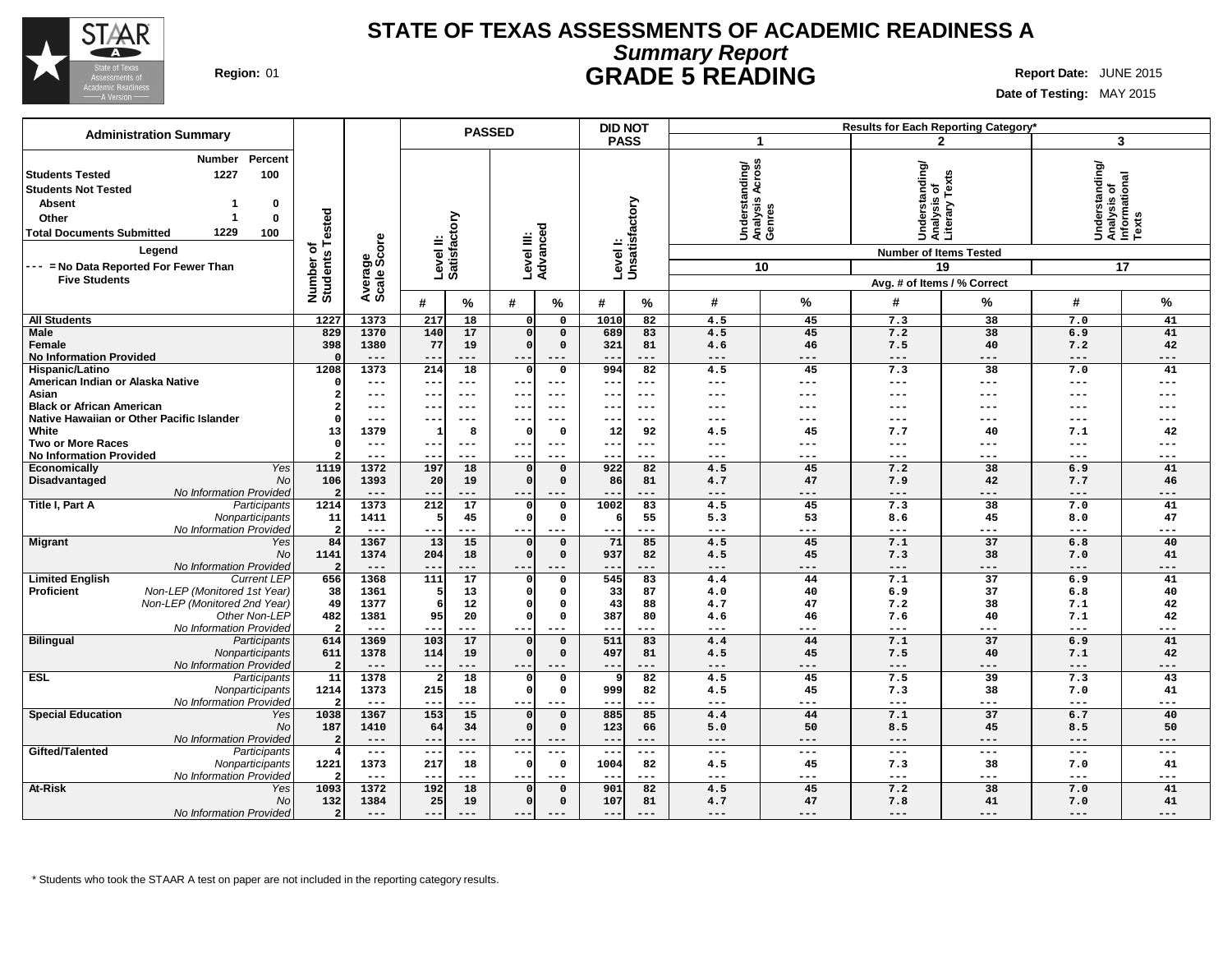

## **STATE OF TEXAS ASSESSMENTS OF ACADEMIC READINESS Summary Report Region:** 01 **GRADE 8 READING Report Date:** JUNE 2015

**Date of Testing:** MAY 2015

| <b>Administration Summary</b>                                                                                                                                                                                        |                         |                                                                                  | <b>PASSED</b>                   |                | <b>DID NOT</b>             |                 |                           |                                                       |                     | Results for Each Reporting Category*                                             |                        |                                                            |                 |
|----------------------------------------------------------------------------------------------------------------------------------------------------------------------------------------------------------------------|-------------------------|----------------------------------------------------------------------------------|---------------------------------|----------------|----------------------------|-----------------|---------------------------|-------------------------------------------------------|---------------------|----------------------------------------------------------------------------------|------------------------|------------------------------------------------------------|-----------------|
|                                                                                                                                                                                                                      |                         |                                                                                  |                                 |                |                            | <b>PASS</b>     |                           | 1                                                     |                     |                                                                                  | $\mathbf{2}$           | 3                                                          |                 |
| Percent<br><b>Number</b><br>8542<br>98<br>l Students Tested<br><b>Students Not Tested</b><br><b>Absent</b><br>71<br>1<br>103<br>Other<br>$\overline{1}$<br>8716<br>100<br><b>Total Documents Submitted</b><br>Legend | Tested<br>৳             | tory<br>Level II:<br>Satisfact<br>Average<br>Scale Score<br>Number o<br>Students |                                 |                | Level III:<br>Advanced     |                 | Levell:<br>Unsatisfactory | Across<br>Understanding/<br>Analysis Across<br>Genres |                     | Understanding/<br>Analysis of<br>Literary Texts<br><b>Number of Items Tested</b> |                        | Understanding/<br> Analysis of<br> Informational<br> Texts |                 |
| --- = No Data Reported For Fewer Than                                                                                                                                                                                |                         |                                                                                  |                                 |                |                            |                 |                           |                                                       | 10                  |                                                                                  | 22                     |                                                            | 20              |
| <b>Five Students</b>                                                                                                                                                                                                 |                         |                                                                                  |                                 |                |                            |                 |                           |                                                       |                     | Avg. # of Items / % Correct                                                      |                        |                                                            |                 |
|                                                                                                                                                                                                                      |                         |                                                                                  | #<br>%                          | #              | %                          | #               | %                         | #                                                     | %                   | #                                                                                | %                      | #                                                          | %               |
| <b>All Students</b>                                                                                                                                                                                                  | 8542                    | 1533                                                                             | 2822<br>33                      | 19             | $\mathbf 0$                | 5720            | 67                        | 5.0                                                   | 50                  | 9.1                                                                              | 41                     | 9.0                                                        | 45              |
| <b>Male</b><br>Female<br><b>No Information Provided</b>                                                                                                                                                              | 4681<br>3861            | 1528<br>1540<br>$---$                                                            | 31<br>1450<br>1372<br>36<br>--- | 9<br>10<br>--  | $\mathbf 0$<br>$\mathbf 0$ | 3231<br>2489    | 69<br>64<br>---           | 4.9<br>5.1<br>$---$                                   | 49<br>51<br>$- - -$ | 8.7<br>9.6<br>$---$                                                              | 40<br>43<br>---        | 9.0<br>9.0<br>$---$                                        | 45<br>45<br>--- |
| Hispanic/Latino                                                                                                                                                                                                      | 8460                    | 1533                                                                             | 33<br>2793                      | 19             | 0                          | 5667            | 67                        | 5.0                                                   | 50                  | 9.1                                                                              | 41                     | 9.0                                                        | 45              |
| American Indian or Alaska Native                                                                                                                                                                                     |                         | $---$                                                                            | ---                             | ---            |                            |                 | ---                       | $---$                                                 | $---$               | $\qquad \qquad - -$                                                              | ---                    | $---$                                                      | ---             |
| Asian                                                                                                                                                                                                                | 18                      | 1569                                                                             | 50                              |                | $\Omega$                   | - 9             | 50                        | 5.6                                                   | 56                  | 10.3                                                                             | 47                     | 10.5                                                       | 53              |
| <b>Black or African American</b><br>Native Hawaiian or Other Pacific Islander                                                                                                                                        | 16                      | 1549<br>$- - -$                                                                  | 31<br>---                       | C              | $\Omega$<br>$- - -$        | 11              | 69<br>---                 | 5.1<br>$---$                                          | 51<br>---           | 9.5<br>$---$                                                                     | 43<br>---              | 10.0<br>$---$                                              | 50              |
| White                                                                                                                                                                                                                | 43                      | 1515                                                                             | 28<br>12                        |                | $\Omega$                   | 31              | 72                        | 5.0                                                   | 50                  | 8.4                                                                              | 38                     | 7.9                                                        | 39              |
| <b>Two or More Races</b>                                                                                                                                                                                             | $\overline{\mathbf{2}}$ | $---$                                                                            | $--$<br>$---$                   | $- -$          | $---$                      | $--$            | $---$                     | $---$                                                 | $---$               | $---$                                                                            | ---                    | $- - -$                                                    | ---             |
| <b>No Information Provided</b>                                                                                                                                                                                       |                         | ---                                                                              | ---                             | --             | $---$                      |                 | ---                       | ---                                                   | $---$               | $\qquad \qquad - -$                                                              | ---                    | ---                                                        | ---             |
| Economically<br>Yes                                                                                                                                                                                                  | 7751                    | 1532                                                                             | 2494<br>32                      | 16             | $\mathbf 0$                | 5257            | 68                        | 5.0                                                   | 50                  | 9.0                                                                              | 41                     | 8.9                                                        | 45              |
| Disadvantaged<br><b>No</b>                                                                                                                                                                                           | 788                     | 1548                                                                             | 325<br>41                       | 3              | $\Omega$                   | 463             | 59                        | 5.3                                                   | 53                  | 9.7                                                                              | 44                     | 9.4                                                        | 47              |
| No Information Provided<br>Title I, Part A<br>Participants                                                                                                                                                           | -3<br>8465              | $---$<br>1533                                                                    | ---<br>2799<br>33               | --<br>18       | $\mathbf 0$                | 5666            | ---<br>67                 | ---<br>5.0                                            | ---<br>50           | $---$<br>9.1                                                                     | ---<br>41              | $---$<br>9.0                                               | ---<br>45       |
| Nonparticipants                                                                                                                                                                                                      | 75                      | 1524                                                                             | 21<br>28                        |                | 1                          | 54              | 72                        | 4.4                                                   | 44                  | 9.2                                                                              | 42                     | 8.5                                                        | 43              |
| No Information Provided                                                                                                                                                                                              | 2                       | $---$                                                                            | ---<br>$--$                     | --             | $---$                      | $--$            | ---                       | $--$                                                  | ---                 | $---$                                                                            | ---                    | $---$                                                      | ---             |
| <b>Migrant</b><br>Yes                                                                                                                                                                                                | 511                     | 1530                                                                             | 163<br>$\overline{32}$          | $\mathbf{0}$   | $\mathbf 0$                | 348             | 68                        | 4.9                                                   | 49                  | 9.0                                                                              | 41                     | 8.9                                                        | 44              |
| <b>No</b>                                                                                                                                                                                                            | 8031                    | 1534                                                                             | 2659<br>33                      | 19             | $\Omega$                   | 5372            | 67                        | 5.0                                                   | 50                  | 9.1                                                                              | 41                     | 9.0                                                        | 45              |
| No Information Provided<br><b>Limited English</b><br><b>Current LEP</b>                                                                                                                                              | $\Omega$<br>4330        | $---$<br>1509                                                                    | $--$<br>878<br>$\overline{20}$  | --<br>2        | $---$<br>$\Omega$          | 3452            | ---<br>80                 | $---$<br>4.6                                          | $---$<br>46         | $---$<br>8.0                                                                     | ---<br>$\overline{36}$ | $---$<br>8.2                                               | ---<br>41       |
| Non-LEP (Monitored 1st Year)<br><b>Proficient</b>                                                                                                                                                                    | 111                     | 1545                                                                             | 46<br>41                        |                | 1                          | 65              | 59                        | 5.1                                                   | 51                  | 10.0                                                                             | 45                     | 9.3                                                        | 46              |
| Non-LEP (Monitored 2nd Year)                                                                                                                                                                                         | 95                      | 1540                                                                             | 35<br>37                        |                | $\Omega$                   | 60              | 63                        | 5.1                                                   | 51                  | 9.4                                                                              | 43                     | 9.3                                                        | 46              |
| Other Non-LEP                                                                                                                                                                                                        | 4004                    | 1559                                                                             | 1861<br>46                      | 16             | $\mathbf 0$                | 2143            | 54                        | 5.5                                                   | 55                  | 10.3                                                                             | 47                     | 9.8                                                        | 49              |
| No Information Provided                                                                                                                                                                                              | $\overline{2}$          | $---$                                                                            | ---<br>$\qquad \qquad -$        | --             |                            | $- -$           | ---                       | $\frac{1}{2}$                                         | ---                 | ---                                                                              | ---                    | $---$                                                      | ---             |
| <b>Bilingual</b><br>Participants                                                                                                                                                                                     | 17                      | 1537                                                                             | 35                              |                | $\mathbf 0$<br>$\Omega$    | 11<br>5707      | 65                        | 5.5                                                   | 55<br>50            | 8.3                                                                              | 38                     | 9.8                                                        | 49              |
| Nonparticipants<br>No Information Provided                                                                                                                                                                           | 8521                    | 1533<br>$---$                                                                    | 2814<br>33<br>---               | 19<br>$- -$    | $---$                      |                 | 67<br>---                 | 5.0<br>$---$                                          | $---$               | 9.1<br>$---$                                                                     | 41<br>---              | 9.0<br>$---$                                               | 45<br>---       |
| <b>ESL</b><br>Participants                                                                                                                                                                                           | 4230                    | 1508                                                                             | $\overline{20}$<br>848          |                | $\mathsf{o}\,$             | 3382            | 80                        | 4.6                                                   | 46                  | 7.9                                                                              | 36                     | 8.2                                                        | 41              |
| Nonparticipants                                                                                                                                                                                                      | 4307                    | 1558                                                                             | 1972<br>46                      | 18             | $\mathsf{o}\,$             | 2335            | 54                        | 5.4                                                   | 54                  | 10.2                                                                             | 47                     | 9.8                                                        | 49              |
| No Information Provided                                                                                                                                                                                              | -5                      | 1568                                                                             | 40                              |                | $\Omega$                   |                 | 60                        | 5.0                                                   | 50                  | 11.0                                                                             | 50                     | 10.2                                                       | 51              |
| <b>Special Education</b><br>Yes                                                                                                                                                                                      | 585                     | 1499                                                                             | 96<br>16                        | $\overline{2}$ | $\mathbf 0$                | 489             | 84                        | 4.4                                                   | 44                  | 7.7                                                                              | 35                     | 7.7                                                        | 39              |
| No                                                                                                                                                                                                                   | 7955<br>$\overline{2}$  | 1536<br>$---$                                                                    | 2724<br>34<br>---               | 17<br>$- -$    | $\mathbf 0$                | 5231<br>$- -$   | 66<br>---                 | 5.1<br>$---$                                          | 51<br>---           | 9.2<br>$---$                                                                     | 42<br>---              | 9.1<br>$---$                                               | 45<br>---       |
| No Information Provided<br>Gifted/Talented<br>Participants                                                                                                                                                           | 76                      | 1605                                                                             | 53<br>70                        | 5              | $7\phantom{.0}$            | $\overline{23}$ | 30                        | 6.4                                                   | 64                  | 12.0                                                                             | 55                     | 11.1                                                       | 56              |
| Nonparticipants                                                                                                                                                                                                      | 8464                    | 1533                                                                             | 2767<br>33                      | 14             | 0                          | 5697            | 67                        | 5.0                                                   | 50                  | 9.1                                                                              | 41                     | 9.0                                                        | 45              |
| No Information Provided                                                                                                                                                                                              | $\overline{\mathbf{2}}$ | $---$                                                                            | ---<br>$- -$                    | --             | $---$                      | $- -$           | ---                       | $---$                                                 | ---                 | ---                                                                              | ---                    | $---$                                                      | ---             |
| At-Risk<br>Yes                                                                                                                                                                                                       | 7865                    | 1530                                                                             | 2450<br>31                      | 10             | $\mathbf 0$                | 5415            | 69                        | 5.0                                                   | 50                  | 8.9                                                                              | 41                     | 8.9                                                        | 44              |
| No                                                                                                                                                                                                                   | 675                     | 1573<br>$---$                                                                    | 370<br>55<br>---                | g              | $\mathbf{1}$               | 305             | 45<br>---                 | 5.7<br>$---$                                          | 57<br>---           | 10.9<br>$---$                                                                    | 49<br>$---$            | 10.3<br>$---$                                              | 52<br>---       |
| No Information Provided<br>Career/Technical<br>Participants                                                                                                                                                          | 2469                    | 1540                                                                             | 883<br>36                       | 5              | $\mathbf 0$                | 1586            | 64                        | 5.2                                                   | 52                  | 9.4                                                                              | 43                     | 9.2                                                        | 46              |
| Education<br>Nonparticipants                                                                                                                                                                                         | 6071                    | 1531                                                                             | 1937<br>32                      | 14             | $\mathsf{o}\,$             | 4134            | 68                        | 5.0                                                   | 50                  | 9.0                                                                              | 41                     | 8.9                                                        | 44              |
| No Information Provided                                                                                                                                                                                              | $\overline{a}$          | $---$                                                                            | $--$<br>---                     | $--$           | $---$                      | $---$           | $---$                     | $\frac{1}{2}$                                         | $---$               | $\qquad \qquad - -$                                                              | ---                    | $---$                                                      | $---$           |

\* Students who took the braille version of the test are not included in the reporting category results.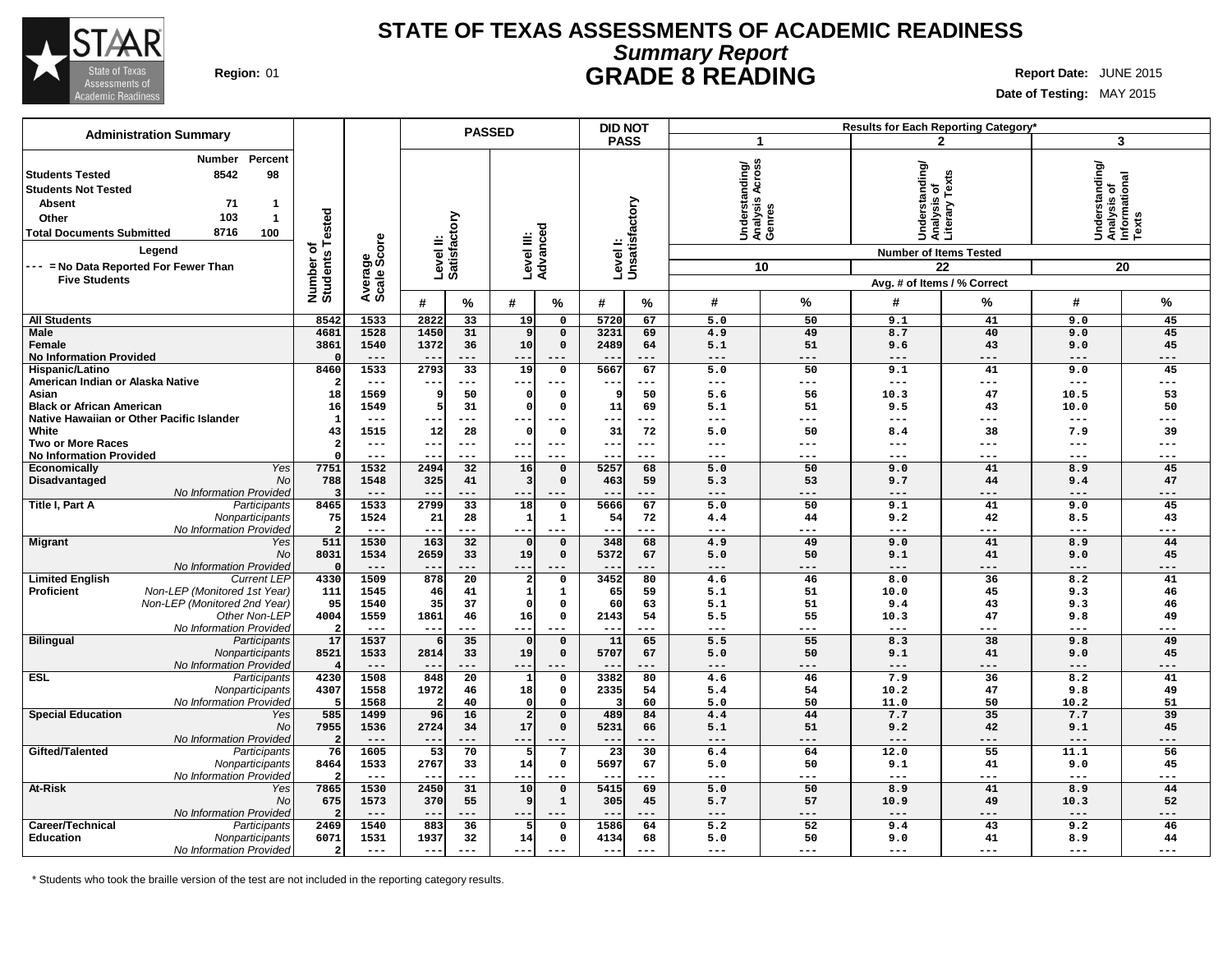

## **STATE OF TEXAS ASSESSMENTS OF ACADEMIC READINESS A Summary Report Region:** 01 **GRADE 8 READING Report Date:** JUNE 2015

٦

**Date of Testing:** MAY 2015

|                                                                                                                                                                                                                                                                                |                                         |                        |                          |                                                               | <b>PASSED</b> |                             |                                | <b>DID NOT</b> |                                             |                     |                                                                                  | Results for Each Reporting Category* |                                                            |             |
|--------------------------------------------------------------------------------------------------------------------------------------------------------------------------------------------------------------------------------------------------------------------------------|-----------------------------------------|------------------------|--------------------------|---------------------------------------------------------------|---------------|-----------------------------|--------------------------------|----------------|---------------------------------------------|---------------------|----------------------------------------------------------------------------------|--------------------------------------|------------------------------------------------------------|-------------|
| <b>Administration Summary</b>                                                                                                                                                                                                                                                  |                                         |                        |                          |                                                               |               |                             |                                | <b>PASS</b>    |                                             | 1                   |                                                                                  | $\mathbf{2}$                         |                                                            | 3           |
| Percent<br><b>Number</b><br><b>Students Tested</b><br>100<br>1057<br><b>Students Not Tested</b><br><b>Absent</b><br>0<br>$\bf{0}$<br>Other<br>-1<br>1062<br>100<br><b>Total Documents Submitted</b><br>Legend<br>--- = No Data Reported For Fewer Than<br><b>Five Students</b> | ested<br>⊢<br>৳<br>Number o<br>Students | Average<br>Scale Score |                          | Level II:<br>Satisfactory<br>ठ<br>Level III:<br>Advancec<br># |               |                             | Level I:<br>Unsatisfactory     |                | Understanding/<br>Analysis Across<br>Genres | 10                  | Understanding/<br>Analysis of<br>Literary Texts<br><b>Number of Items Tested</b> | 22<br>Avg. # of Items / % Correct    | Understanding/<br> Analysis of<br> Informational<br> Texts | 20          |
|                                                                                                                                                                                                                                                                                |                                         |                        |                          | %                                                             | #             | $\%$                        | #                              | %              | #                                           | %                   | #                                                                                | %                                    | #                                                          | %           |
| <b>All Students</b>                                                                                                                                                                                                                                                            | 1057                                    | 1478                   | 116                      | 11                                                            | οI            | $\mathbf 0$                 | 941                            | 89             | 3.9                                         | 39                  | 7.0                                                                              | 32                                   | 6.9                                                        | 35          |
| Male                                                                                                                                                                                                                                                                           | 715                                     | 1478                   | 83                       | 12                                                            | οI            | $\mathbf 0$                 | 632                            | 88             | 3.9                                         | 39                  | 6.9                                                                              | 31                                   | 7.0                                                        | 35          |
| Female                                                                                                                                                                                                                                                                         | 342                                     | 1476                   | 33                       | 10                                                            | $\Omega$      | $\mathbf 0$                 | 309                            | 90             | 3.8                                         | 38                  | 7.0                                                                              | 32                                   | 6.7                                                        | 34          |
| <b>No Information Provided</b><br>Hispanic/Latino                                                                                                                                                                                                                              | $\Omega$<br>1043                        | $---$<br>1477          | 114                      | ---<br>11                                                     | $\Omega$      | $---$<br>$\mathbf 0$        | 929                            | ---<br>89      | $---$<br>3.9                                | ---<br>39           | $---$<br>7.0                                                                     | ---<br>$\overline{32}$               | $---$<br>6.9                                               | ---<br>35   |
| American Indian or Alaska Native                                                                                                                                                                                                                                               | O                                       | $---$                  | $- -$                    | ---                                                           | $- -$         | $---$                       | $- -$                          | ---            | $---$                                       | $---$               | ---                                                                              | ---                                  | $---$                                                      | ---         |
| Asian                                                                                                                                                                                                                                                                          | $\Omega$                                | $---$                  | $- -$                    | $---$                                                         | ---           | $---$                       | $---$                          | $---$          | ---                                         | $---$               | ---                                                                              | ---                                  | $---$                                                      | ---         |
| <b>Black or African American</b>                                                                                                                                                                                                                                               | $\Omega$                                | $---$                  |                          | ---                                                           |               | $---$                       |                                | $- - -$        | ---                                         | ---                 | ---                                                                              | ---                                  | ---                                                        |             |
| Native Hawaiian or Other Pacific Islander                                                                                                                                                                                                                                      | $\Omega$                                | $---$                  | $- -$                    | $---$                                                         | $--$          | $---$                       | $- -$                          | $---$          | ---                                         | $---$               | ---                                                                              | ---                                  | $---$                                                      | ---         |
| White                                                                                                                                                                                                                                                                          | 12                                      | 1482                   |                          | 17                                                            | 0             | $\Omega$                    | 10                             | 83<br>$---$    | 4.5                                         | 45                  | 6.5                                                                              | 30                                   | 7.1                                                        | 35<br>---   |
| <b>Two or More Races</b><br><b>No Information Provided</b>                                                                                                                                                                                                                     | $\Omega$                                | $---$<br>$---$         | $\overline{\phantom{m}}$ | ---<br>---                                                    | $- -$<br>--   | $- - -$                     | ---                            | ---            | ---<br>---                                  | ---<br>---          | $\qquad \qquad - -$<br>---                                                       | ---<br>---                           | $---$<br>$---$                                             | ---         |
| Yes<br>Economically                                                                                                                                                                                                                                                            | 953                                     | 1477                   | 104                      | 11                                                            | 0             | $\mathbf 0$                 | 849                            | 89             | 3.8                                         | 38                  | 7.0                                                                              | 32                                   | 6.9                                                        | 34          |
| Disadvantaged<br><b>No</b>                                                                                                                                                                                                                                                     | 102                                     | 1482                   | 12                       | 12                                                            | $\Omega$      | $\mathbf 0$                 | 90                             | 88             | 4.1                                         | 41                  | 6.9                                                                              | 32                                   | 7.1                                                        | 36          |
| No Information Provided                                                                                                                                                                                                                                                        |                                         |                        |                          |                                                               |               |                             | --                             |                | ---                                         |                     | ---                                                                              | ---                                  | ---                                                        | ---         |
| Title I, Part A<br>Participants<br>Nonparticipants                                                                                                                                                                                                                             | 1048                                    | 1477<br>1534           | 113                      | 11<br>43                                                      | 0<br>$\Omega$ | $\mathbf 0$<br>$\mathsf{o}$ | 935<br>$\overline{\mathbf{4}}$ | 89<br>57       | 3.9<br>4.7                                  | 39<br>47            | 6.9<br>8.9                                                                       | 32<br>40                             | 6.9<br>9.4                                                 | 34<br>47    |
| No Information Provideo                                                                                                                                                                                                                                                        | 2                                       | $---$                  | $\overline{\phantom{m}}$ | ---                                                           | $--$          | $---$                       |                                | ---            | $---$                                       | $---$               | ---                                                                              | ---                                  | $- - -$                                                    | ---         |
| <b>Migrant</b><br>Yes                                                                                                                                                                                                                                                          | 91                                      | 1460                   |                          | 5                                                             | 0             | $\mathbf 0$                 | 86                             | 95             | 3.7                                         | 37                  | 6.4                                                                              | 29                                   | 6.0                                                        | 30          |
| No                                                                                                                                                                                                                                                                             | 964                                     | 1479                   | 111                      | 12                                                            | 0l            | $\mathbf 0$                 | 853                            | 88             | 3.9                                         | 39                  | 7.0                                                                              | 32                                   | 7.0                                                        | 35          |
| No Information Provideo                                                                                                                                                                                                                                                        | $\overline{2}$                          | $- - -$                | $- -$                    | ---                                                           | $- -$         | $- - -$                     | --                             | ---            | $- - -$                                     | ---                 | $- - -$                                                                          | ---                                  | $- - -$                                                    | ---         |
| <b>Limited English</b><br><b>Current LEP</b><br>Non-LEP (Monitored 1st Year)<br>Proficient                                                                                                                                                                                     | 477<br>33                               | 1468<br>1468           | 36<br>$\overline{2}$     | 8<br>6                                                        | 0<br>$\Omega$ | $\mathsf{o}$<br>$\mathbf 0$ | 441<br>31                      | 92<br>94       | 3.5<br>3.6                                  | 35<br>36            | 6.7<br>6.7                                                                       | 30<br>31                             | 6.6<br>6.4                                                 | 33<br>32    |
| Non-LEP (Monitored 2nd Year)                                                                                                                                                                                                                                                   | 55                                      | 1464                   |                          | 5                                                             | οI            | $\Omega$                    | 52                             | 95             | 3.7                                         | 37                  | 6.5                                                                              | 30                                   | 6.3                                                        | 32          |
| Other Non-LEP                                                                                                                                                                                                                                                                  | 490                                     | 1489                   | 75                       | 15                                                            | $\mathbf 0$   | $\mathsf{o}$                | 415                            | 85             | 4.2                                         | 42                  | 7.3                                                                              | 33                                   | 7.3                                                        | 36          |
| No Information Provided                                                                                                                                                                                                                                                        | $\overline{2}$                          | $---$                  | $- -$                    | $---$                                                         | ---           | $- - -$                     | $- - -$                        | ---            | $- - -$                                     | $---$               | $---$                                                                            | ---                                  | $- - -$                                                    | $---$       |
| <b>Bilingual</b><br>Participants                                                                                                                                                                                                                                               | $\mathbf{1}$                            | $---$                  | $\qquad \qquad -$        | $---$                                                         | $--$          | $---$                       | $---$                          | $---$          | $---$                                       | $---$               | $---$                                                                            | $---$                                | $---$                                                      | $---$       |
| Nonparticipants                                                                                                                                                                                                                                                                | 1052                                    | 1478<br>$---$          | 116                      | 11<br>---                                                     | $\Omega$      | $\mathbf 0$                 | 936                            | 89<br>---      | 3.9<br>$---$                                | 39<br>---           | 7.0<br>$---$                                                                     | 32<br>$---$                          | 6.9<br>$---$                                               | 35<br>---   |
| No Information Provided<br><b>ESL</b><br>Participants                                                                                                                                                                                                                          | 456                                     | 1468                   | 36                       | 8                                                             | 0             | $\mathbf 0$                 | 420                            | 92             | 3.5                                         | 35                  | 6.6                                                                              | 30                                   | 6.6                                                        | 33          |
| Nonparticipants                                                                                                                                                                                                                                                                | 598                                     | 1485                   | 80                       | 13                                                            | $\Omega$      | $\mathsf{o}$                | 518                            | 87             | 4.1                                         | 41                  | 7.2                                                                              | 33                                   | 7.1                                                        | 36          |
| No Information Provideo                                                                                                                                                                                                                                                        | в                                       | $---$                  | $- -$                    | ---                                                           | $- - -$       | $- - -$                     | $- -$                          | ---            | $- - -$                                     | $---$               | $---$                                                                            | $---$                                | $---$                                                      | $---$       |
| <b>Special Education</b><br>Yes                                                                                                                                                                                                                                                | 929                                     | 1474                   | 89                       | 10                                                            | $\Omega$      | $\Omega$                    | 840                            | 90             | 3.8                                         | 38                  | 6.8                                                                              | 31                                   | 6.8                                                        | 34          |
| No                                                                                                                                                                                                                                                                             | 126<br>$\overline{2}$                   | 1504<br>$---$          | 27<br>$- -$              | 21<br>---                                                     | $\Omega$      | $\mathbf 0$                 | 99<br>--                       | 79<br>---      | 4.5<br>---                                  | 45<br>$---$         | 8.0<br>$---$                                                                     | 36<br>---                            | 7.7                                                        | 39<br>$---$ |
| No Information Provideo<br>Gifted/Talented<br>Participants                                                                                                                                                                                                                     | 3                                       | $---$                  | $- -$                    | $---$                                                         | $- -$<br>$--$ | $---$<br>$---$              | $---$                          | ---            | $\frac{1}{2}$                               | $\qquad \qquad - -$ | $---$                                                                            | ---                                  | $---$<br>$\frac{1}{2}$                                     | $---$       |
| Nonparticipants                                                                                                                                                                                                                                                                | 1052                                    | 1477                   | 115                      | 11                                                            | $\Omega$      | $\mathbf 0$                 | 937                            | 89             | 3.9                                         | 39                  | 6.9                                                                              | 32                                   | 6.9                                                        | 34          |
| No Information Provided                                                                                                                                                                                                                                                        | 2                                       | $---$                  | $- -$                    | ---                                                           | $- - -$       | $\qquad \qquad - -$         | $- -$                          | ---            | $---$                                       | $---$               | ---                                                                              | ---                                  | $---$                                                      | $---$       |
| At-Risk<br>Yes                                                                                                                                                                                                                                                                 | 965                                     | 1476                   | 97                       | 10                                                            | $\Omega$      | $\mathbf 0$                 | 868                            | 90             | 3.8                                         | 38                  | 6.9                                                                              | 31                                   | 6.8                                                        | 34          |
| No                                                                                                                                                                                                                                                                             | 90                                      | 1497                   | 19                       | 21                                                            | $\Omega$      | $\mathbf 0$                 | 71                             | 79             | 4.3<br>$---$                                | 43                  | 7.5                                                                              | 34                                   | 7.8                                                        | 39          |
| No Information Provided<br>Career/Technical<br>Participants                                                                                                                                                                                                                    | 2<br>331                                | $---$<br>1477          | 36                       | ---<br>11                                                     | O             | $\mathbf 0$                 | 295                            | ---<br>89      | 3.8                                         | ---<br>38           | $---$<br>7.0                                                                     | ---<br>32                            | $---$<br>6.9                                               | ---<br>34   |
| <b>Education</b><br>Nonparticipants                                                                                                                                                                                                                                            | 724                                     | 1478                   | 80                       | 11                                                            | $\Omega$      | $\mathbf 0$                 | 644                            | 89             | 3.9                                         | 39                  | 6.9                                                                              | 32                                   | 6.9                                                        | 35          |
| No Information Provided                                                                                                                                                                                                                                                        | $\overline{\mathbf{2}}$                 | $---$                  | $--$                     | ---                                                           | $--$          | $\frac{1}{2}$               | ---                            | $---$          | $---$                                       | ---                 | ---                                                                              | ---                                  | $\frac{1}{2}$                                              | ---         |

\* Students who took the STAAR A test on paper are not included in the reporting category results.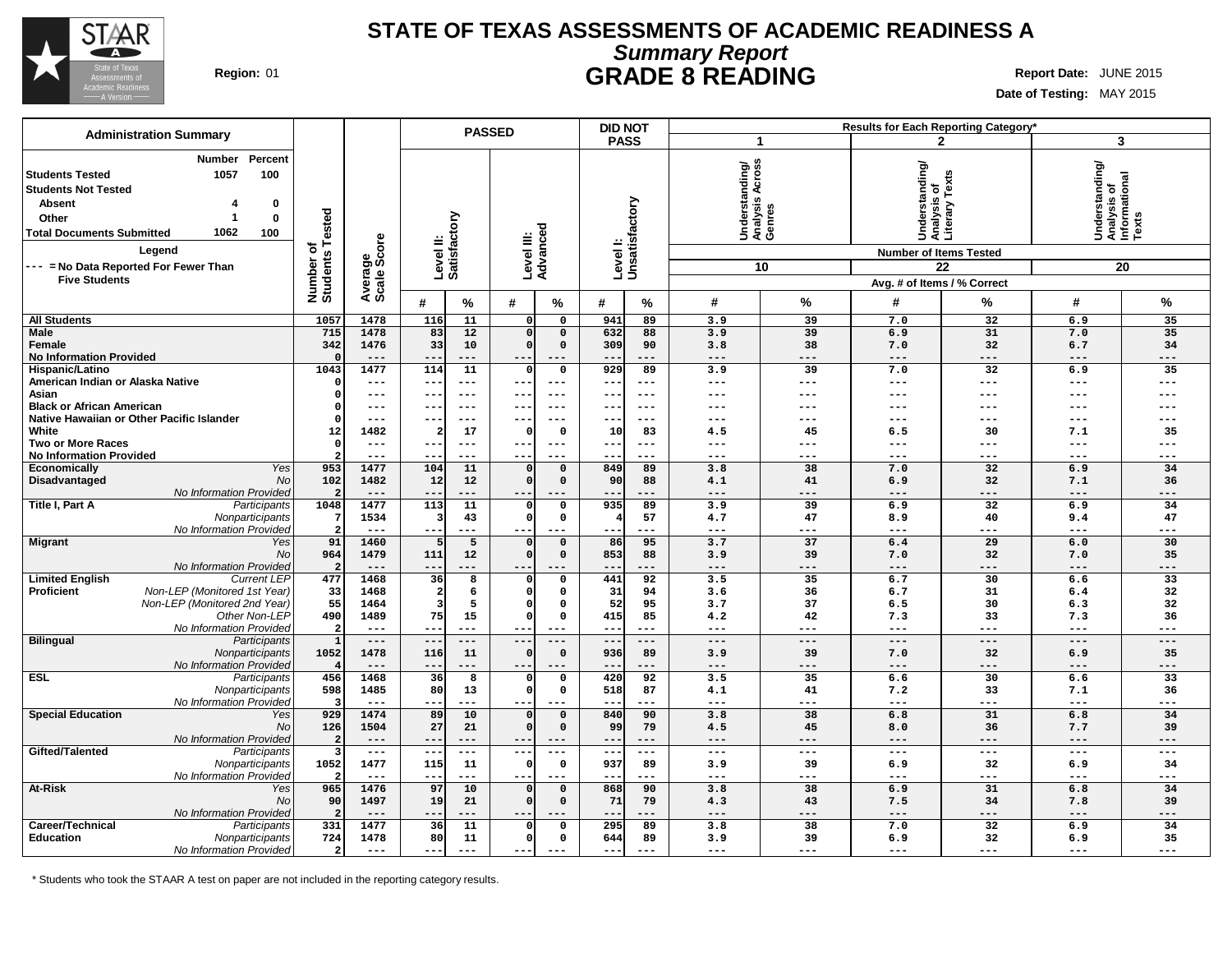

## **STATE OF TEXAS ASSESSMENTS OF ACADEMIC READINESS Level II Phase-In Summary Report GRADE 5 Region:** 01 **Report Date:** JUNE 2015

**Date of Testing:** MAY 2015

|                                                            | Legend                                    |                              |                     |           | <b>READING</b>       |                              |                         |                         |  |
|------------------------------------------------------------|-------------------------------------------|------------------------------|---------------------|-----------|----------------------|------------------------------|-------------------------|-------------------------|--|
|                                                            | = No Data Reported For Fewer Than         |                              |                     |           |                      |                              |                         |                         |  |
| <b>Five Students</b>                                       |                                           | Number of<br>Students Tested | Phase-In 1 Standard |           | Phase-In 2 Standard* | Phase-In 3 Standard          | Recommended<br>Standard |                         |  |
|                                                            |                                           |                              | #                   | %         | $\%$                 | $\%$                         | #                       | %                       |  |
| <b>All Students</b>                                        |                                           | 6430                         | 2636                | 41        | 25                   | $\overline{\mathbf{8}}$      | 297                     | 5                       |  |
| Male                                                       |                                           | 3623                         | 1419                | 39        | 23                   | $\overline{7}$               | 166                     | 5                       |  |
| Female                                                     |                                           | 2807                         | 1217                | 43        | 27                   | 8                            | 131                     | 5                       |  |
| <b>No Information Provided</b>                             |                                           | 0                            | ---                 | ---       | $- - -$              | ---                          | ---                     |                         |  |
| <b>Hispanic/Latino</b><br>American Indian or Alaska Native |                                           | 6370                         | 2602<br>---         | 41<br>--- | 25<br>---            | 8<br>---                     | 292<br>---              | 5<br>---                |  |
| Asian                                                      |                                           | 4<br>6                       | 4                   | 67        | 33                   | 0                            | 0                       | 0                       |  |
| <b>Black or African American</b>                           |                                           | 10                           | 8                   | 80        | 40                   | 20                           | $\overline{\mathbf{2}}$ | 20                      |  |
|                                                            | Native Hawaiian or Other Pacific Islander | 0                            | ---                 | ---       | ---                  | ---                          | ---                     |                         |  |
| White                                                      |                                           | 38                           | 19                  | 50        | 29                   | 13                           | 3                       | 8                       |  |
| <b>Two or More Races</b>                                   |                                           | 1                            | ---                 | ---       | ---                  | ---                          | ---                     |                         |  |
| <b>No Information Provided</b>                             |                                           | 1                            | ---                 |           | $---$                | ---                          | ---                     | ---                     |  |
| <b>Economically</b>                                        | Yes                                       | 5888                         | 2369                | 40        | 24                   | 8                            | 257                     | 4                       |  |
| Disadvantaged                                              | <b>No</b>                                 | 541                          | 266                 | 49        | 30                   | 11                           | 39                      | $\overline{7}$          |  |
|                                                            | No Information Provided                   | 1                            | ---                 | ---       | ---                  | ---                          | ---                     |                         |  |
| Title I, Part A                                            | Participants                              | 6386                         | 2613                | 41        | 25                   | 8                            | 296                     | 5                       |  |
|                                                            | Nonparticipants                           | 42                           | 21                  | 50        | 33                   | 10                           | 0                       | 0                       |  |
|                                                            | No Information Provided                   | 2                            | ---                 | $---$     | ---                  |                              | ---                     |                         |  |
| <b>Migrant</b>                                             | Yes<br><b>No</b>                          | 378<br>6052                  | 116<br>2520         | 31<br>42  | 17<br>25             | $\overline{\mathbf{4}}$<br>8 | 8<br>289                | $\overline{a}$<br>5     |  |
|                                                            | No Information Provided                   | 0                            | ---                 | ---       | ---                  | ---                          | ---                     | --                      |  |
| <b>Limited English</b>                                     | <b>Current LEP</b>                        | 3814                         | 1330                | 35        | 20                   | 6                            | 124                     | 3                       |  |
| <b>Proficient</b>                                          | Non-LEP (Monitored 1st Year)              | 99                           | 61                  | 62        | 42                   | 16                           | 10                      | 10                      |  |
|                                                            | Non-LEP (Monitored 2nd Year)              | 170                          | 116                 | 68        | 44                   | 15                           | 16                      | 9                       |  |
|                                                            | Other Non-LEP                             | 2345                         | 1128                | 48        | 31                   | 10                           | 146                     | 6                       |  |
|                                                            | No Information Provided                   | 2                            | ---                 | $- - -$   | $---$                | ---                          | $---$                   |                         |  |
| <b>Bilingual</b>                                           | Participants                              | 3675                         | 1282                | 35        | 20                   | $\overline{6}$               | 120                     | 3                       |  |
|                                                            | Nonparticipants                           | 2753                         | 1353                | 49        | 32                   | 11                           | 176                     | 6                       |  |
|                                                            | No Information Provided                   | 2                            | ---                 | $---$     | $---$                | ---                          | ---                     |                         |  |
| <b>ESL</b>                                                 | Participants                              | 41                           | 15                  | 37        | 15                   | $\overline{2}$               | 1                       | $\overline{\mathbf{2}}$ |  |
|                                                            | Nonparticipants                           | 6388<br>1                    | 2620<br>---         | 41<br>--- | 25<br>$---$          | 8<br>---                     | 295<br>---              | 5<br>۵.                 |  |
|                                                            | No Information Provided                   | 569                          | 207                 | 36        | 25                   | 11                           | 35                      | $\overline{6}$          |  |
| <b>Special Education</b>                                   | Yes<br>No                                 | 5860                         | 2428                | 41        | 25                   | 7                            | 261                     | 4                       |  |
|                                                            | No Information Provided                   | 1                            | ---                 | ---       | $---$                | ---                          | ---                     | $---$                   |  |
| Gifted/Talented                                            | Participants                              | 85                           | 54                  | 64        | 44                   | 25                           | 13                      | 15                      |  |
|                                                            | Nonparticipants                           | 6344                         | 2581                | 41        | 25                   | 8                            | 283                     | 4                       |  |
|                                                            | No Information Provided                   | 1                            | ---                 | $- - -$   | $---$                | ---                          | $---$                   | ---                     |  |
| At-Risk                                                    | Yes                                       | 5809                         | 2264                | 39        | 23                   | 7                            | $\overline{227}$        | $\overline{4}$          |  |
|                                                            | No                                        | 619                          | 371                 | 60        | 44                   | 18                           | 69                      | 11                      |  |
|                                                            | No Information Provided                   | $\overline{\mathbf{2}}$      | ---                 | ---       | ---                  | $-- -$                       | ---                     | ---                     |  |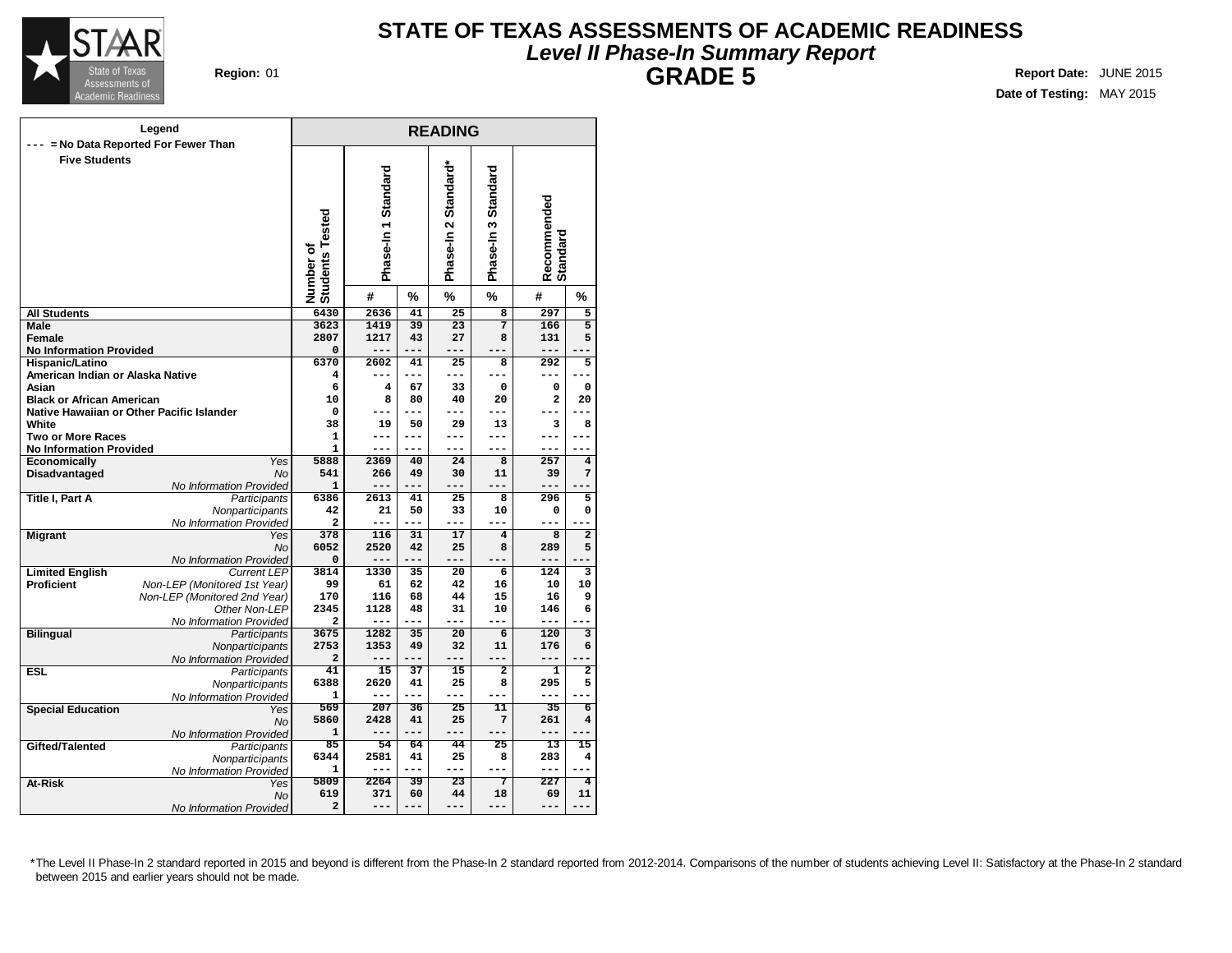

# **STATE OF TEXAS ASSESSMENTS OF ACADEMIC READINESS SPANISH Level II Phase-In Summary Report GRADE 5 Region:** 01 **Report Date:** JUNE 2015

**Date of Testing:** MAY 2015

| Legend                                                     | <b>READING</b>                      |                     |                 |                      |                           |                         |                         |  |  |
|------------------------------------------------------------|-------------------------------------|---------------------|-----------------|----------------------|---------------------------|-------------------------|-------------------------|--|--|
| = No Data Reported For Fewer Than<br>---                   |                                     |                     |                 |                      |                           |                         |                         |  |  |
| <b>Five Students</b>                                       | <b>Students Tested</b><br>Number of | Phase-In 1 Standard |                 | Phase-In 2 Standard* | Phase-In 3 Standard       | Recommended<br>Standard |                         |  |  |
|                                                            |                                     | #                   | %               | %                    | $\%$                      | #                       | $\frac{9}{6}$           |  |  |
| <b>All Students</b>                                        | 708                                 | 301                 | 43              | 26                   | 9                         | 27                      | 4                       |  |  |
| Male                                                       | 402                                 | 159                 | 40              | 23                   | $\overline{7}$            | 16                      | $\overline{\mathbf{4}}$ |  |  |
| Female                                                     | 306                                 | 142                 | 46              | 30                   | 12                        | 11                      | 4                       |  |  |
| <b>No Information Provided</b>                             | 0                                   | $---$               | $- - -$         | ---                  | ---                       | $- - -$                 |                         |  |  |
| <b>Hispanic/Latino</b>                                     | 705                                 | 301                 | 43              | 26                   | 9                         | 27                      | 4                       |  |  |
| American Indian or Alaska Native                           | 1                                   | ---                 | ---             | ---                  | ---                       | ---                     | ---                     |  |  |
| Asian                                                      | 0                                   |                     | ---             |                      |                           | ---                     |                         |  |  |
| <b>Black or African American</b>                           | 0                                   |                     | ---             |                      |                           |                         |                         |  |  |
| Native Hawaiian or Other Pacific Islander                  | 0                                   |                     | ---             |                      |                           | ---                     |                         |  |  |
| White                                                      | $\overline{a}$                      |                     | ---             |                      |                           | ---                     |                         |  |  |
| <b>Two or More Races</b>                                   | 0                                   |                     |                 |                      |                           | ---                     |                         |  |  |
| <b>No Information Provided</b>                             | 0                                   | ---                 | ---             | ---                  | ---                       | ---                     | ---                     |  |  |
| Economically<br>Yes                                        | 676                                 | 285                 | 42              | 26                   | 8                         | 23                      | 3                       |  |  |
| Disadvantaged<br><b>No</b>                                 | 32                                  | 16                  | 50              | 31                   | 19                        | 4                       | 13                      |  |  |
| No Information Provided<br>Title I, Part A<br>Participants | 0<br>704                            | ---<br>299          | ---<br>42       | ---<br>26            | ---<br>9                  | ---<br>26               | $\overline{\mathbf{4}}$ |  |  |
|                                                            | 4                                   | ---                 | ---             | ---                  | ---                       | ---                     |                         |  |  |
| Nonparticipants<br>No Information Provided                 | 0                                   | ---                 | ---             | ---                  | ---                       | $---$                   | ---                     |  |  |
| <b>Migrant</b><br>Yes                                      | 37                                  | 10                  | 27              | 19                   | 8                         | $\mathbf{1}$            | 3                       |  |  |
| <b>No</b>                                                  | 671                                 | 291                 | 43              | 27                   | 9                         | 26                      | 4                       |  |  |
| No Information Provided                                    | 0                                   | ---                 | ---             | ---                  | ---                       | ---                     |                         |  |  |
| <b>Current LEP</b><br><b>Limited English</b>               | 701                                 | 297                 | 42              | 26                   | 9                         | 27                      | $\overline{\mathbf{4}}$ |  |  |
| Proficient<br>Non-LEP (Monitored 1st Year)                 | 0                                   | ---                 | ---             | ---                  |                           | ---                     | ---                     |  |  |
| Non-LEP (Monitored 2nd Year)                               | 0                                   | ---                 | ---             | ---                  | ---                       | ---                     | ---                     |  |  |
| Other Non-LEP                                              | 7                                   | 4                   | 57              | 43                   | 0                         | 0                       | $\mathbf 0$             |  |  |
| No Information Provided                                    | 0                                   | ---                 | ---             | ---                  | ---                       | ---                     |                         |  |  |
| <b>Bilingual</b><br>Participants                           | 701                                 | 297                 | 42              | 26                   | $\overline{9}$            | $\overline{27}$         | 4                       |  |  |
| Nonparticipants                                            | 7                                   | 4                   | 57              | 43                   | 0                         | 0                       | 0                       |  |  |
| No Information Provided                                    | 0                                   | ---                 | ---             |                      |                           | ---                     |                         |  |  |
| <b>ESL</b><br>Participants                                 | 0                                   | ---                 | ---             | ---                  | ---                       | ---                     |                         |  |  |
| Nonparticipants                                            | 707                                 | 300                 | 42              | 26                   | 9                         | 27                      | 4                       |  |  |
| No Information Provided                                    | 1                                   |                     | ---             |                      |                           |                         |                         |  |  |
| <b>Special Education</b><br>Yes                            | 32                                  | 4                   | 13              | 3                    | $\overline{\mathfrak{o}}$ | $\overline{\mathbf{o}}$ | $\overline{\mathbf{0}}$ |  |  |
| No                                                         | 675                                 | 296                 | 44              | 27                   | 9                         | 27                      | 4                       |  |  |
| No Information Provided                                    | $\mathbf{1}$                        | ---                 | ---             |                      |                           |                         |                         |  |  |
| Gifted/Talented<br>Participants                            | 0                                   | ---                 | ---             | ---                  | ---                       | ---                     | $---$                   |  |  |
| Nonparticipants                                            | 707<br>$\mathbf{1}$                 | 300<br>---          | 42<br>---       | 26<br>---            | 9                         | 27<br>---               | 4                       |  |  |
| No Information Provided                                    | 695                                 | 296                 | $\overline{43}$ | 26                   | ब्र                       | $\overline{26}$         | 4                       |  |  |
| At-Risk<br>Yes                                             | 13                                  | 5                   | 38              | 31                   | 15                        | 1                       | 8                       |  |  |
| No<br>No Information Provided                              | 0                                   |                     | --              | ---                  |                           | ---                     |                         |  |  |
|                                                            |                                     |                     |                 |                      |                           |                         |                         |  |  |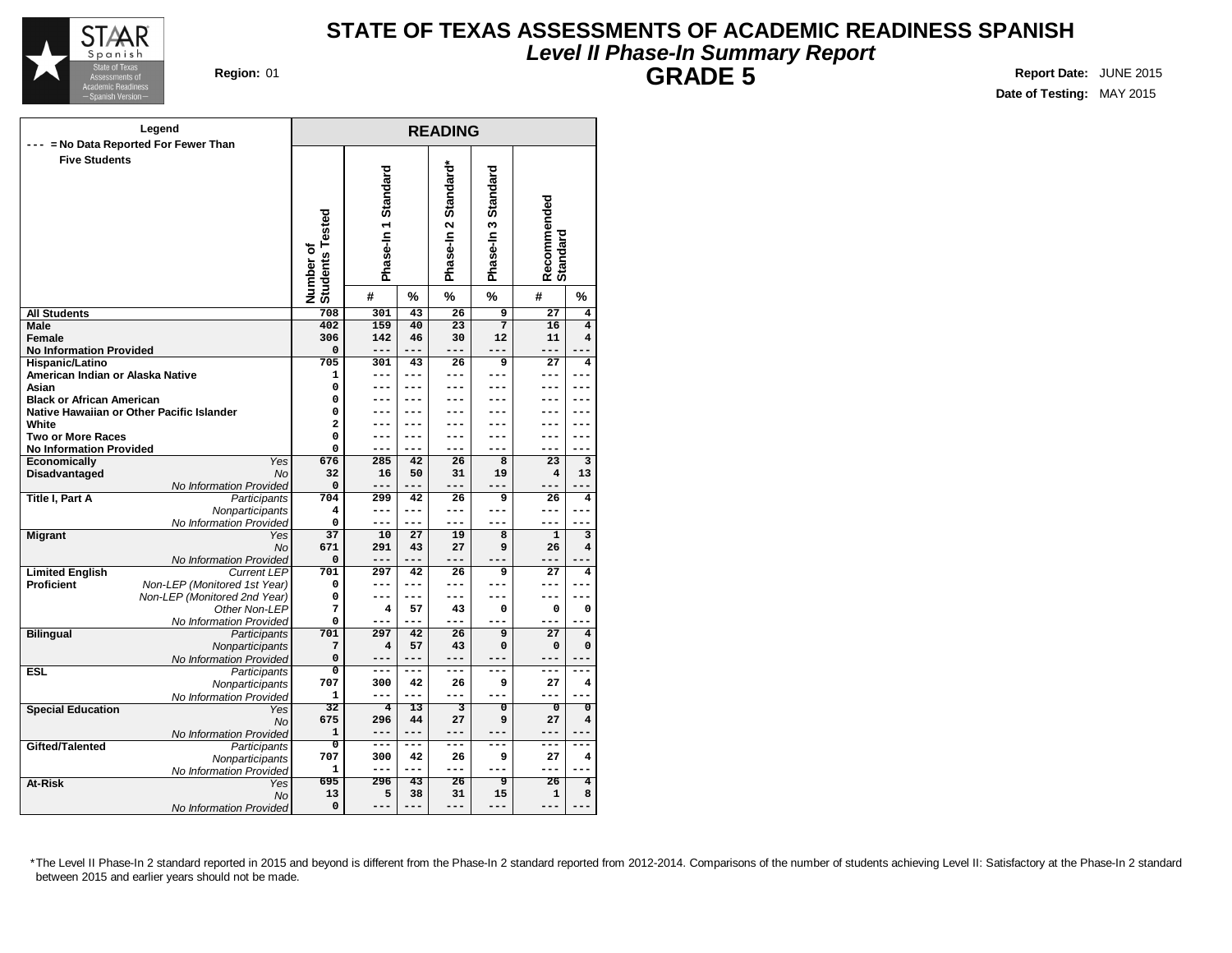

# **STATE OF TEXAS ASSESSMENTS OF ACADEMIC READINESS A Level II Phase-In Summary Report GRADE 5 Region:** 01 **Report Date:** JUNE 2015

**Date of Testing:** MAY 2015

|                                                | Legend                                  | <b>READING</b>                         |                     |                 |                      |                         |                         |                         |  |  |
|------------------------------------------------|-----------------------------------------|----------------------------------------|---------------------|-----------------|----------------------|-------------------------|-------------------------|-------------------------|--|--|
|                                                | = No Data Reported For Fewer Than       |                                        |                     |                 |                      |                         |                         |                         |  |  |
| <b>Five Students</b>                           |                                         | Number of<br>Students Tested           | Phase-In 1 Standard |                 | Phase-In 2 Standard* | Phase-In 3 Standard     | Recommended<br>Standard |                         |  |  |
|                                                |                                         |                                        | #                   | %               | %                    | %                       | #                       | %                       |  |  |
| All Students                                   |                                         | 1227                                   | 217                 | 18              | 10                   | $\overline{\bf{4}}$     | 13                      | $\mathbf{1}$            |  |  |
| Male                                           |                                         | 829                                    | 140                 | 17              | $\overline{9}$       | $\overline{\mathbf{3}}$ | $\overline{6}$          | $\overline{\mathbf{1}}$ |  |  |
| Female                                         |                                         | 398                                    | 77                  | 19              | 12                   | 4                       | 7                       | $\overline{a}$          |  |  |
| <b>No Information Provided</b>                 |                                         | 0                                      | ---                 | $- - -$         | ---                  |                         | ---                     |                         |  |  |
| Hispanic/Latino                                |                                         | 1208                                   | 214                 | 18              | 10                   | 3                       | 13                      | 1                       |  |  |
| American Indian or Alaska Native               |                                         | 0                                      | ---                 | ---             |                      | ---                     | ---                     |                         |  |  |
| Asian                                          |                                         | 2                                      |                     |                 |                      |                         | ---                     |                         |  |  |
| <b>Black or African American</b>               |                                         | $\overline{a}$                         | ---                 | ---             |                      | ---                     | ---                     |                         |  |  |
| Native Hawaiian or Other Pacific Islander      |                                         | $\mathbf 0$                            |                     |                 |                      |                         |                         |                         |  |  |
| White                                          |                                         | 13                                     | 1                   | 8               | 8                    | 0<br>---                | $\mathbf 0$             | $\mathbf 0$             |  |  |
| <b>Two or More Races</b>                       |                                         | $\mathbf 0$<br>$\overline{\mathbf{c}}$ | ---<br>---          | ---             | ---                  | ---                     | ---<br>---              |                         |  |  |
| <b>No Information Provided</b><br>Economically | Yes                                     | 1119                                   | 197                 | 18              | 10                   | 3                       | 11                      | 1                       |  |  |
| Disadvantaged                                  | <b>No</b>                               | 106                                    | 20                  | 19              | 13                   | 6                       | 2                       | $\overline{\mathbf{2}}$ |  |  |
|                                                | No Information Provided                 | 2                                      | ---                 | ---             | ---                  |                         |                         |                         |  |  |
| Title I, Part A                                | Participants                            | 1214                                   | 212                 | 17              | 10                   | 3                       | 13                      | 1                       |  |  |
|                                                | Nonparticipants                         | 11                                     | 5                   | 45              | 27                   | 27                      | 0                       | $\mathbf 0$             |  |  |
|                                                | No Information Provided                 | 2                                      | ---                 | ---             | ---                  | ---                     | ---                     |                         |  |  |
| <b>Migrant</b>                                 | Yes                                     | 84                                     | 13                  | 15              | 7                    | $\mathbf{z}$            | $\mathbf 0$             | $\mathbf 0$             |  |  |
|                                                | <b>No</b>                               | 1141                                   | 204                 | 18              | 10                   | 4                       | 13                      | $\mathbf{1}$            |  |  |
|                                                | No Information Provided                 | $\overline{\mathbf{2}}$                | ---                 | ---             | ---                  | ---                     |                         |                         |  |  |
| <b>Limited English</b>                         | <b>Current LEP</b>                      | 656                                    | 111                 | 17              | 9                    | 3                       | 8                       | 1                       |  |  |
| Proficient                                     | Non-LEP (Monitored 1st Year)            | 38                                     | 5                   | 13              | 3                    | 0                       | 0                       | 0                       |  |  |
|                                                | Non-LEP (Monitored 2nd Year)            | 49                                     | 6                   | 12              | 6                    | 4                       | $\mathbf{1}$            | $\overline{a}$          |  |  |
|                                                | Other Non-LEP                           | 482                                    | 95                  | 20              | 13                   | 5                       | 4                       | $\mathbf{1}$            |  |  |
|                                                | No Information Provided                 | $\overline{\mathbf{2}}$                | ---                 | ---             | ---                  |                         |                         |                         |  |  |
| <b>Bilingual</b>                               | Participants                            | 614                                    | 103                 | $\overline{17}$ | $\overline{8}$       | $\overline{\mathbf{3}}$ | $\overline{\mathbf{8}}$ | $\overline{1}$          |  |  |
|                                                | Nonparticipants                         | 611<br>$\overline{a}$                  | 114<br>---          | 19<br>---       | 12<br>$---$          | 4<br>---                | 5<br>---                | 1                       |  |  |
| <b>ESL</b>                                     | No Information Provided<br>Participants | 11                                     | $\overline{2}$      | 18              | $\mathbf 0$          | $\overline{\mathbf{0}}$ | $\mathbf{o}$            | 0                       |  |  |
|                                                | Nonparticipants                         | 1214                                   | 215                 | 18              | 10                   | 4                       | 13                      | 1                       |  |  |
|                                                | No Information Provided                 | $\overline{a}$                         | ---                 | ---             | ---                  |                         | ---                     |                         |  |  |
| <b>Special Education</b>                       | Yes                                     | 1038                                   | 153                 | $\overline{15}$ | 8                    | 3                       | $\overline{\mathbf{8}}$ | ı                       |  |  |
|                                                | No                                      | 187                                    | 64                  | 34              | 21                   | 8                       | 5                       | 3                       |  |  |
|                                                | No Information Provided                 | $\overline{a}$                         | ---                 | ---             | $---$                | ---                     | ---                     | ---                     |  |  |
| Gifted/Talented                                | Participants                            | 4                                      | ---                 | ---             | ---                  | ---                     | ---                     | ---                     |  |  |
|                                                | Nonparticipants                         | 1221                                   | 217                 | 18              | 10                   | 4                       | 13                      | 1                       |  |  |
|                                                | No Information Provided                 | $\mathbf{2}$                           | ---                 | ---             | ---                  | ---                     | ---                     | ---                     |  |  |
| At-Risk                                        | Yes                                     | 1093                                   | 192                 | 18              | 9                    | з                       | 12                      | ī                       |  |  |
|                                                | No                                      | 132                                    | 25                  | 19              | 17                   | 7                       | 1                       | 1                       |  |  |
|                                                | No Information Provided                 | $\overline{a}$                         | ---                 | ---             | ---                  |                         | ---                     | --                      |  |  |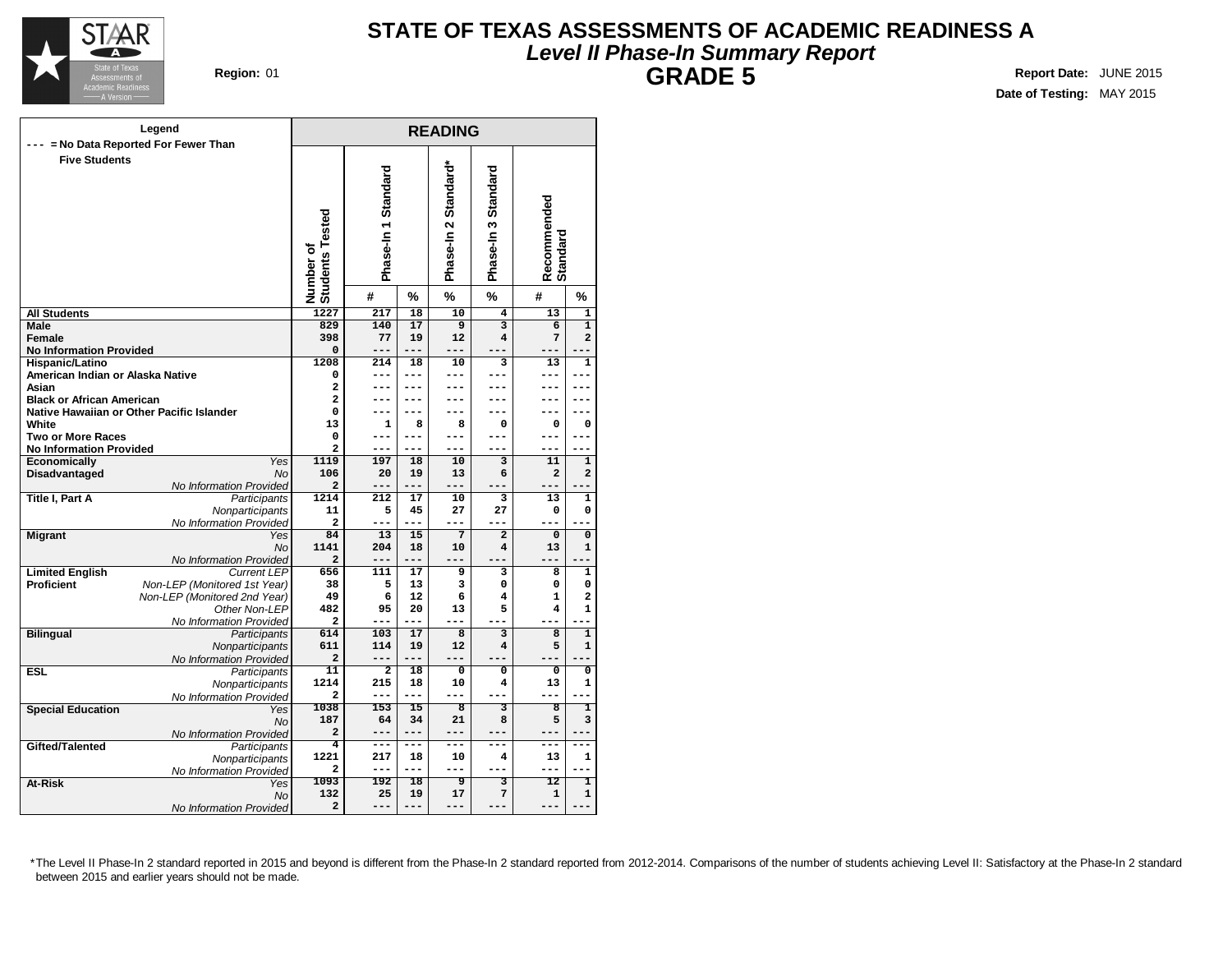

# **STATE OF TEXAS ASSESSMENTS OF ACADEMIC READINESS Level II Phase-In Summary Report GRADE 8 Region:** 01 **Report Date:** JUNE 2015

**Date of Testing:** MAY 2015

|                                           | Legend                                     |                              |                     |                 | <b>READING</b>          |                         |                         |                               |
|-------------------------------------------|--------------------------------------------|------------------------------|---------------------|-----------------|-------------------------|-------------------------|-------------------------|-------------------------------|
|                                           | --- = No Data Reported For Fewer Than      |                              |                     |                 |                         |                         |                         |                               |
| <b>Five Students</b>                      |                                            | Number of<br>Students Tested | Phase-In 1 Standard |                 | Phase-In 2 Standard*    | Phase-In 3 Standard     | Recommended<br>Standard |                               |
|                                           |                                            |                              | #                   | %               | %                       | %                       | #                       | %                             |
| <b>All Students</b>                       |                                            | 8542                         | 2822                | 33              | 17                      | 4                       | 136                     | $\overline{2}$                |
| Male                                      |                                            | 4681                         | 1450                | 31              | 16                      | $\overline{\mathbf{4}}$ | 73                      | $\overline{2}$                |
| Female                                    |                                            | 3861                         | 1372                | 36              | 18                      | 5                       | 63                      | 2                             |
| <b>No Information Provided</b>            |                                            | $\mathbf 0$                  |                     | ---             | ---                     |                         | ---                     |                               |
| Hispanic/Latino                           |                                            | 8460                         | 2793<br>---         | 33<br>---       | 17<br>---               | 4<br>---                | 134<br>---              | $\overline{\mathbf{2}}$<br>-- |
| American Indian or Alaska Native<br>Asian |                                            | $\mathbf{2}$<br>18           | 9                   | 50              |                         | 17                      | $\mathbf 1$             |                               |
| <b>Black or African American</b>          |                                            | 16                           | 5                   | 31              | 22<br>19                | 6                       | 0                       | 6<br>0                        |
|                                           | Native Hawaiian or Other Pacific Islander  | 1                            | ---                 | $- - -$         |                         | --                      |                         |                               |
| White                                     |                                            | 43                           | 12                  | 28              | 9                       | $\overline{a}$          | 1                       | $\overline{a}$                |
| <b>Two or More Races</b>                  |                                            | $\overline{a}$               | ---                 | ---             | ---                     | ---                     | ---                     | ---                           |
| <b>No Information Provided</b>            |                                            | 0                            | $---$               | $- - -$         | $- - -$                 | ---                     | ---                     | $- - -$                       |
| <b>Economically</b>                       | Yes                                        | 7751                         | 2494                | 32              | 16                      | $\overline{\bf 4}$      | 106                     | $\mathbf{1}$                  |
| Disadvantaged                             | <b>No</b>                                  | 788                          | 325                 | 41              | 23                      | 7                       | 28                      | $\overline{\mathbf{4}}$       |
|                                           | No Information Provided                    | 3                            | ---                 | ---             |                         |                         | ---                     |                               |
| Title I, Part A                           | Participants                               | 8465                         | 2799                | 33              | 17                      | 4                       | 133                     | 2                             |
|                                           | Nonparticipants                            | 75                           | 21                  | 28              | 19                      | 7                       | 2                       | 3                             |
|                                           | No Information Provided                    | $\mathbf{2}$                 | ---                 | ---             | ---                     | $\blacksquare$          | ---                     |                               |
| <b>Migrant</b>                            | Yes                                        | 511                          | 163                 | 32              | 16                      | $\overline{\mathbf{4}}$ | 4                       | $\mathbf{1}$                  |
|                                           | No                                         | 8031                         | 2659                | 33              | 17                      | 4                       | 132                     | $\mathbf 2$                   |
|                                           | No Information Provided                    | 0                            |                     |                 | ---                     |                         |                         |                               |
| <b>Limited English</b>                    | <b>Current LEP</b>                         | 4330                         | 878                 | 20              | 8                       | $\mathbf{1}$            | 17                      | 0                             |
| <b>Proficient</b>                         | Non-LEP (Monitored 1st Year)               | 111                          | 46                  | 41              | 25                      | 8                       | 4                       | 4                             |
|                                           | Non-LEP (Monitored 2nd Year)               | 95                           | 35                  | 37              | 18                      | $\mathbf{1}$            | 0                       | 0                             |
|                                           | Other Non-LEP                              | 4004                         | 1861<br>---         | 46<br>---       | 25                      | 8                       | 114                     | 3                             |
| <b>Bilingual</b>                          | No Information Provided                    | 2<br>17                      | 6                   | $\overline{35}$ | ---<br>24               | $\overline{6}$          | ---<br>1                | 6                             |
|                                           | Participants                               | 8521                         | 2814                | 33              | 17                      | 4                       | 134                     | $\overline{\mathbf{c}}$       |
|                                           | Nonparticipants<br>No Information Provided | 4                            |                     |                 | ---                     | ---                     | ---                     |                               |
| <b>ESL</b>                                | Participants                               | 4230                         | 848                 | $\overline{20}$ | 8                       | $\overline{\mathbf{1}}$ | 16                      | $\mathbf 0$                   |
|                                           | Nonparticipants                            | 4307                         | 1972                | 46              | 25                      | 7                       | 119                     | 3                             |
|                                           | No Information Provided                    | 5                            | 2                   | 40              | 40                      | 40                      | 1                       | 20                            |
| <b>Special Education</b>                  | Yes                                        | 585                          | 96                  | 16              | $\overline{\mathbf{8}}$ | 3                       | 10                      | $\overline{2}$                |
|                                           | <b>No</b>                                  | 7955                         | 2724                | 34              | 17                      | 4                       | 125                     | $\overline{a}$                |
|                                           | No Information Provided                    | $\overline{a}$               |                     | ---             | ---                     | ---                     | ---                     |                               |
| Gifted/Talented                           | Participants                               | 76                           | 53                  | 70              | 36                      | $\overline{21}$         | $\overline{10}$         | 13                            |
|                                           | Nonparticipants                            | 8464                         | 2767                | 33              | 16                      | 4                       | 125                     | 1                             |
|                                           | No Information Provided                    | $\mathbf{2}$                 | ---                 | $- - -$         | $---$                   | ---                     | ---                     | $---$                         |
| At-Risk                                   | Yes                                        | 7865                         | 2450                | $\overline{31}$ | $\overline{15}$         | $\overline{4}$          | 98                      | 1                             |
|                                           | No                                         | 675                          | 370                 | 55              | 35                      | 14                      | 37                      | 5                             |
|                                           | No Information Provided                    | $\overline{\mathbf{2}}$      | ---                 | $- - -$         | $-- -$                  | ---                     | ---                     |                               |
| Career/Technical                          | Participants                               | 2469                         | 883                 | 36              | 18                      | 4                       | 42                      | 2                             |
| <b>Education</b>                          | Nonparticipants                            | 6071                         | 1937                | 32              | 16                      | 5                       | 93                      | $\mathbf{2}$                  |
|                                           | No Information Provided                    | 2                            | ---                 | ---             | ---                     | L.<br>$-$               | ---                     | L                             |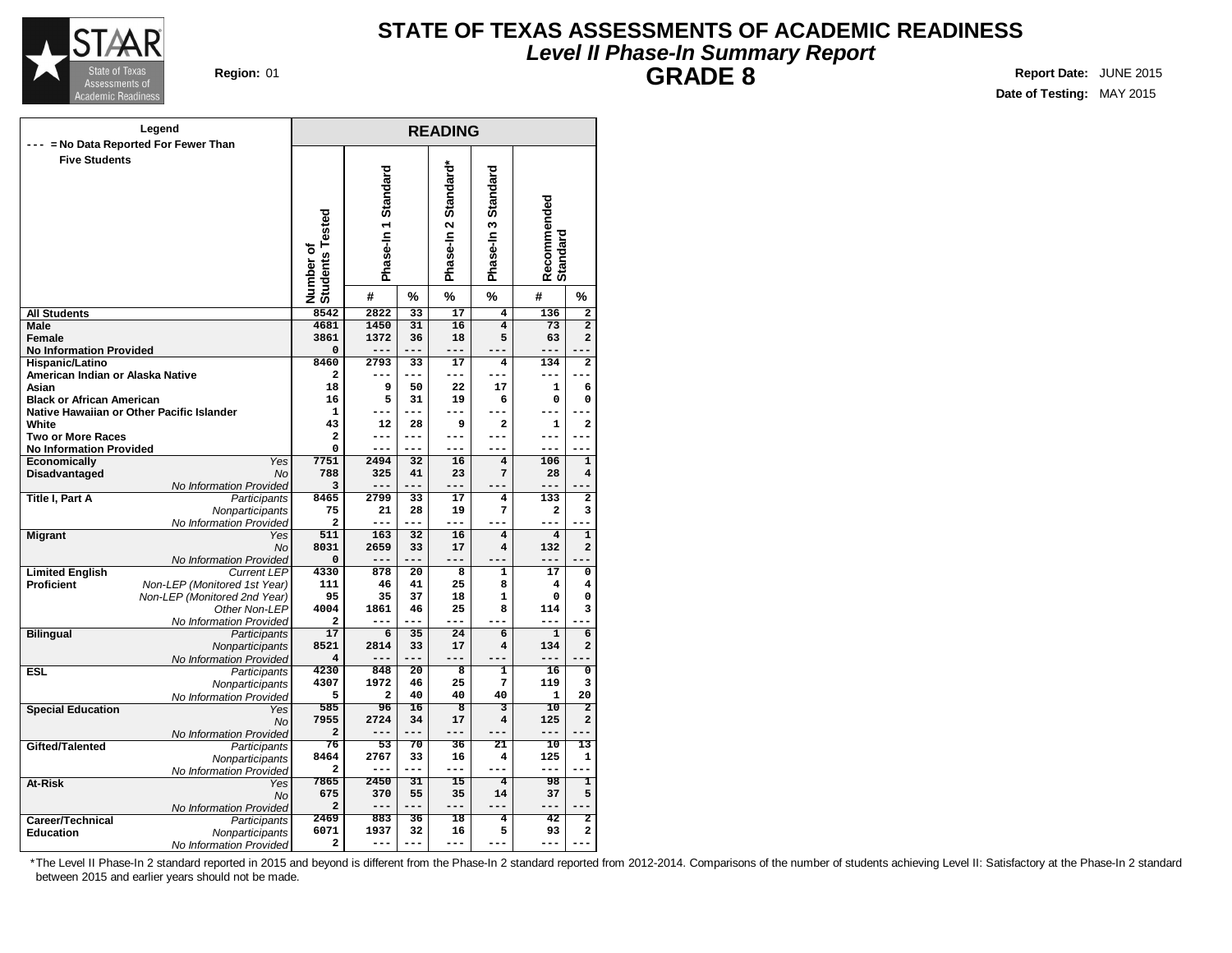

# **STATE OF TEXAS ASSESSMENTS OF ACADEMIC READINESS A Level II Phase-In Summary Report GRADE 8 Region:** 01 **Report Date:** JUNE 2015

**Date of Testing:** MAY 2015

|                                                   | Legend                                    |                              |                     |                 | <b>READING</b>          |                          |                                |                               |
|---------------------------------------------------|-------------------------------------------|------------------------------|---------------------|-----------------|-------------------------|--------------------------|--------------------------------|-------------------------------|
| --- = No Data Reported For Fewer Than             |                                           |                              |                     |                 |                         |                          |                                |                               |
| <b>Five Students</b>                              |                                           | Number of<br>Students Tested | Phase-In 1 Standard |                 | Phase-In 2 Standard*    | Standard<br>Phase-In 3   | Recommended<br>Standard        |                               |
|                                                   |                                           |                              | #                   | %               | %                       | $\frac{9}{6}$            | #                              | %                             |
| <b>All Students</b>                               |                                           | 1057                         | 116                 | 11              | 5                       | $\mathbf{1}$             | 3                              | $\mathbf 0$                   |
| Male                                              |                                           | 715                          | 83                  | 12              | $\overline{5}$          | $\overline{\mathbf{2}}$  | $\overline{1}$                 | $\overline{0}$                |
| Female                                            |                                           | 342                          | 33                  | 10              | $\overline{\mathbf{4}}$ | $\mathbf{1}$             | 2                              | $\mathbf{1}$                  |
| <b>No Information Provided</b><br>Hispanic/Latino |                                           | 0<br>1043                    | ---<br>114          | $---$<br>11     | 5                       | ---<br>$\mathbf{1}$      | 3                              | 0                             |
| American Indian or Alaska Native                  |                                           | 0                            | ---                 |                 |                         | ---                      | ---                            |                               |
| Asian                                             |                                           | 0                            | ---                 | ---             |                         | ---                      | ---                            | ---                           |
| <b>Black or African American</b>                  |                                           | 0                            | ---                 | $- - -$         |                         | ---                      | ---                            | ---                           |
|                                                   | Native Hawaiian or Other Pacific Islander | 0                            | ---                 | ---             | ---                     | ---                      | ---                            | ---                           |
| White                                             |                                           | 12                           | 2                   | 17              | 8                       | $\mathbf 0$              | 0                              | 0                             |
| <b>Two or More Races</b>                          |                                           | 0                            | ---                 | ---             | ---                     | ---                      | ---                            | ---                           |
| <b>No Information Provided</b>                    |                                           | 2                            | ---                 | $---$           | $---$                   | ---                      | ---                            |                               |
| <b>Economically</b>                               | Yes                                       | 953                          | 104                 | 11              | 5                       | $\mathbf 1$              | 3                              | 0                             |
| Disadvantaged                                     | <b>No</b>                                 | 102                          | 12                  | 12              | 3                       | $\overline{a}$           | 0                              | $\mathbf 0$                   |
|                                                   | No Information Provided                   | $\overline{\mathbf{2}}$      | ---                 | $- - -$         |                         |                          |                                |                               |
| Title I, Part A                                   | Participants                              | 1048                         | 113                 | 11              | 5                       | $\mathbf{1}$             | 3                              | $\mathbf 0$                   |
|                                                   | Nonparticipants                           | 7<br>$\overline{\mathbf{c}}$ | 3<br>---            | 43<br>--        | 29<br>---               | 0<br>Ē,                  | 0                              | 0                             |
|                                                   | No Information Provided<br>Yes            | 91                           | 5                   | 5               | $\overline{\mathbf{4}}$ | $\overline{2}$           | 0                              | $\pmb{0}$                     |
| <b>Migrant</b>                                    | No                                        | 964                          | 111                 | 12              | 5                       | 1                        | 3                              | 0                             |
|                                                   | No Information Provided                   | $\overline{\mathbf{2}}$      |                     |                 |                         |                          |                                |                               |
| <b>Limited English</b>                            | <b>Current LEP</b>                        | 477                          | 36                  | 8               | 4                       | $\mathbf{1}$             | 1                              | $\mathbf 0$                   |
| <b>Proficient</b>                                 | Non-LEP (Monitored 1st Year)              | 33                           | 2                   | 6               | 3                       | 0                        | 0                              | 0                             |
|                                                   | Non-LEP (Monitored 2nd Year)              | 55                           | з                   | 5               | 4                       | 0                        | 0                              | $\mathbf 0$                   |
|                                                   | Other Non-LEP                             | 490                          | 75                  | 15              | 6                       | $\overline{\mathbf{2}}$  | $\overline{\mathbf{c}}$        | $\mathbf 0$                   |
|                                                   | No Information Provided                   | 2                            | ---                 | ---             | ---                     | ---                      | ---                            |                               |
| <b>Bilingual</b>                                  | Participants                              | $\overline{\mathbf{1}}$      | ---                 | $- - -$         | $---$                   | $- - -$                  | ---                            | ---                           |
|                                                   | Nonparticipants                           | 1052                         | 116                 | 11              | 5                       | $\mathbf{1}$             | 3                              | $\mathbf 0$                   |
|                                                   | No Information Provided                   | 4                            | ---                 |                 |                         |                          |                                |                               |
| <b>ESL</b>                                        | Participants                              | 456                          | 36                  | 8               | $\overline{\mathbf{4}}$ | $\mathbf{1}$             | 1                              | 0                             |
|                                                   | Nonparticipants                           | 598                          | 80                  | 13              | 6                       | 2                        | 2                              | $\mathbf 0$                   |
|                                                   | No Information Provided                   | 3                            | ---                 |                 |                         |                          |                                |                               |
| <b>Special Education</b>                          | Yes                                       | 929<br>126                   | 89<br>27            | 10<br>21        | 4<br>10                 | ī<br>$\overline{a}$      | 3<br>0                         | $\overline{0}$<br>$\mathbf 0$ |
|                                                   | <b>No</b>                                 | $\overline{\mathbf{2}}$      | ---                 | $---$           | $---$                   | $\overline{\phantom{0}}$ |                                |                               |
| Gifted/Talented                                   | No Information Provided                   | 3                            | ---                 | ---             | $---$                   | ---                      | ---                            | ---                           |
|                                                   | Participants<br>Nonparticipants           | 1052                         | 115                 | 11              | 5                       | 1                        | 3                              | 0                             |
|                                                   | No Information Provided                   | 2                            | ---                 | $---$           | $---$                   | ---                      | ---                            | ---                           |
| At-Risk                                           | Yes                                       | 965                          | $\overline{97}$     | $\overline{10}$ | $\overline{4}$          | ī                        | $\overline{2}$                 | $\overline{\mathfrak{o}}$     |
|                                                   | No                                        | 90                           | 19                  | 21              | 11                      | 6                        | 1                              | 1                             |
|                                                   | No Information Provided                   | 2                            | ---                 | $- - -$         | $---$                   | ---                      | --                             |                               |
| Career/Technical                                  | Participants                              | 331                          | 36                  | 11              | 4                       | T                        | 2                              | ı                             |
| <b>Education</b>                                  | Nonparticipants                           | 724                          | 80                  | 11              | 5                       | $\mathbf{2}$             | 1                              | $\mathbf 0$                   |
|                                                   | No Information Provided                   | 2                            | ---                 | ---             | $- - -$                 | L.<br>$-$                | $\overline{\phantom{0}}$<br>-- | L.                            |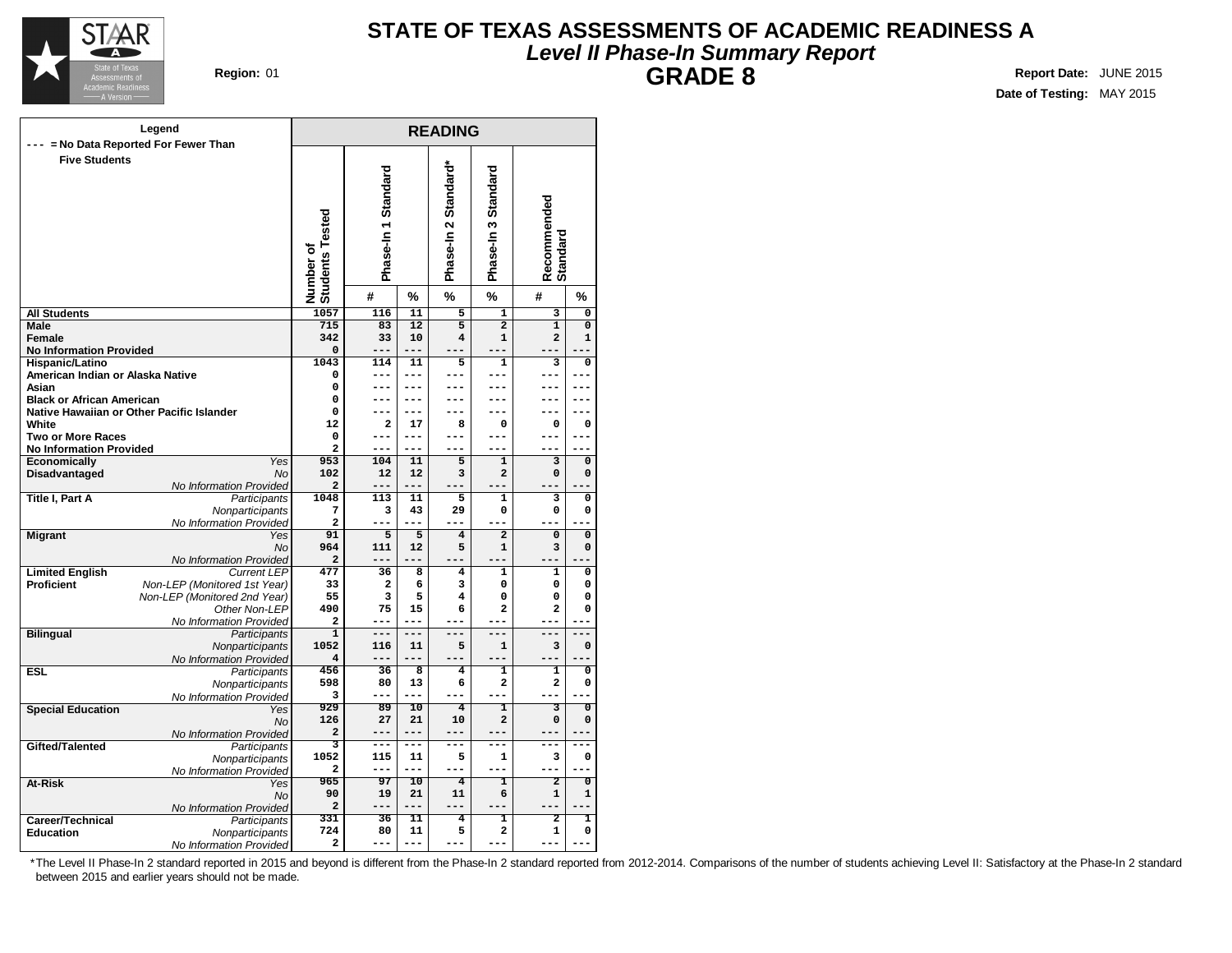

### **Region:** 01 **Report Date: JUNE 2015 REPORTER REPORT REPORT REPORT REPORT REPORT REPORT REPORT REPORT OF REPORT OF REPORT REPORT OF REPORT OF REPORT OF REPORT OF REPORT OF REPORT OF REPORT OF REPORT OF REPORT OF REPORT O STATE OF TEXAS ASSESSMENTS OF ACADEMIC READINESS Combined Summary Report GRADE 5 READING**

**Date of Testing:** MAY 2015

| Legend                                                    |                              | <b>STAAR</b>                         |                           |     | <b>STAAR Spanish</b>                   |                           |                 | <b>STAAR A</b>                    |                           |                 | <b>Total</b>                 |                           |                 |
|-----------------------------------------------------------|------------------------------|--------------------------------------|---------------------------|-----|----------------------------------------|---------------------------|-----------------|-----------------------------------|---------------------------|-----------------|------------------------------|---------------------------|-----------------|
| = No Data Reported For Fewer Than<br><b>Five Students</b> |                              | Tested<br>٥<br>Number of<br>Students | Satisfactory<br>Level II: |     | sted<br>قم<br>Number of<br>Students To | Satisfactory<br>Level II: |                 | ested<br>Number of<br>Students To | Satisfactory<br>Level II: |                 | Number of<br>Students Tested | Satisfactory<br>Level II: |                 |
|                                                           |                              |                                      | #                         | %   |                                        | #                         | %               |                                   | #                         | $\%$            |                              | #                         | %               |
| <b>All Students</b>                                       |                              | 6430                                 | 2636                      | 41  | 708                                    | 301                       | $\overline{43}$ | 1227                              | $\overline{217}$          | $\overline{18}$ | 8365                         | 3154                      | 38              |
| Male                                                      |                              | 3623                                 | 1419                      | 39  | 402                                    | 159                       | 40              | 829                               | 140                       | 17              | 4854                         | 1718                      | 35              |
| <b>Female</b>                                             |                              | 2807                                 | 1217                      | 43  | 306                                    | 142                       | 46              | 398                               | 77                        | 19              | 3511                         | 1436                      | 41              |
| <b>No Information Provided</b>                            |                              | $\mathbf 0$                          | $---$                     | --- | $\mathbf 0$                            | $---$                     | ---             | $\mathbf 0$                       | $---$                     | ---             | 0                            | ---                       | ---             |
| Hispanic/Latino                                           |                              | 6370                                 | 2602                      | 41  | 705                                    | 301                       | 43              | 1208                              | 214                       | 18              | 8283                         | 3117                      | 38              |
| American Indian or Alaska Native                          |                              | 4                                    | ---                       | --- | 1                                      | ---                       | ---             | 0                                 | $---$                     | $---$           | 5                            | 3                         | 60              |
| Asian                                                     |                              | 6                                    | 4                         | 67  | $\mathbf 0$                            | ---                       | ---             | 2                                 | $---$                     | $- - -$         | 8                            | 5                         | 63              |
| <b>Black or African American</b>                          |                              | 10                                   | 8                         | 80  | $\mathbf 0$                            | ---                       | ---             | 2                                 | ---                       | ---             | 12                           | 9                         | 75              |
| Native Hawaiian or Other Pacific Islander                 |                              | $\Omega$                             | ---                       | --- | $\Omega$                               | $---$                     | $---$           | 0                                 | $---$                     | $---$           | $\Omega$                     | $---$                     | ---             |
| White                                                     |                              | 38                                   | 19                        | 50  | $\mathbf{2}$                           | ---                       | ---             | 13                                | $\mathbf 1$               | 8               | 53                           | 20                        | 38              |
| <b>Two or More Races</b>                                  |                              | $\mathbf{1}$                         | ---                       | --- | $\mathbf 0$                            | ---                       | ---             | 0                                 | ---                       | $---$           | $\mathbf 1$                  | $\qquad \qquad -$         | ---             |
| <b>No Information Provided</b>                            |                              | $\mathbf{1}$                         | $---$                     | --- | $\Omega$                               | $---$                     | ---             | $\overline{a}$                    | $---$                     | ---             | 3                            | $---$                     | ---             |
| Economically                                              | Yes                          | 5888                                 | 2369                      | 40  | 676                                    | 285                       | 42              | 1119                              | 197                       | 18              | 7683                         | 2851                      | 37              |
| Disadvantaged                                             | No                           | 541                                  | 266                       | 49  | 32                                     | 16                        | 50              | 106                               | 20                        | 19              | 679                          | 302                       | 44              |
|                                                           | No Information Provided      | $\mathbf{1}$                         |                           |     | $\mathbf 0$                            | ---                       | ---             | 2                                 | ---                       | ---             | 3                            | $- -$                     |                 |
| Title I, Part A                                           | Participants                 | 6386                                 | 2613                      | 41  | 704                                    | 299                       | 42              | 1214                              | 212                       | 17              | 8304                         | 3124                      | 38              |
|                                                           | Nonparticipants              | 42                                   | 21                        | 50  | $\overline{\bf 4}$                     | $---$                     | ---             | 11                                | 5                         | 45              | 57                           | 28                        | 49              |
|                                                           | No Information Provided      | $\overline{\mathbf{c}}$              | ---                       | --- | 0                                      | ---                       | ---             | $\overline{\mathbf{2}}$           | ---                       | ---             | 4                            | $---$                     | ---             |
| <b>Migrant</b>                                            | Yes                          | 378                                  | 116                       | 31  | $\overline{37}$                        | 10                        | 27              | 84                                | 13                        | 15              | 499                          | 139                       | 28              |
|                                                           | <b>No</b>                    | 6052                                 | 2520                      | 42  | 671                                    | 291                       | 43              | 1141                              | 204                       | 18              | 7864                         | 3015                      | 38              |
|                                                           | No Information Provided      | $\mathbf 0$                          | ---                       |     | $\mathbf 0$                            | ---                       |                 | $\overline{a}$                    | ---                       | ---             | $\overline{a}$               |                           |                 |
| <b>Limited English</b>                                    | <b>Current LEP</b>           | 3814                                 | 1330                      | 35  | 701                                    | 297                       | 42              | 656                               | 111                       | 17              | $\frac{1}{5171}$             | 1738                      | 34              |
| <b>Proficient</b>                                         | Non-LEP (Monitored 1st Year) | 99                                   | 61                        | 62  | $\mathbf 0$                            | $---$                     | ---             | 38                                | 5                         | 13              | 137                          | 66                        | 48              |
|                                                           | Non-LEP (Monitored 2nd Year) | 170                                  | 116                       | 68  | $\mathbf 0$                            | ---                       | ---             | 49                                | 6                         | 12              | 219                          | 122                       | 56              |
|                                                           | Other Non-LEP                | 2345                                 | 1128                      | 48  | $\overline{7}$                         | 4                         | 57              | 482                               | 95                        | 20              | 2834                         | 1227                      | 43              |
|                                                           | No Information Provided      | $\overline{\mathbf{2}}$              | $---$                     | --- | $\mathbf 0$                            | ---                       | ---             | 2                                 | $---$                     | ---             | 4                            | $- - -$                   | ---             |
| <b>Bilingual</b>                                          | <b>Participants</b>          | 3675                                 | 1282                      | 35  | 701                                    | 297                       | 42              | 614                               | 103                       | 17              | 4990                         | 1682                      | 34              |
|                                                           | Nonparticipants              | 2753                                 | 1353                      | 49  | $7\phantom{.0}$                        | 4                         | 57              | 611                               | 114                       | 19              | 3371                         | 1471                      | 44              |
|                                                           | No Information Provided      | $\overline{\mathbf{2}}$              | $---$                     | --- | $\mathbf 0$                            | ---                       | ---             | $\mathbf{2}$                      | $---$                     | ---             | 4                            | $--$                      | ---             |
| <b>ESL</b>                                                | Participants                 | 41                                   | 15                        | 37  | $\mathbf 0$                            | $---$                     | ---             | 11                                | $\overline{\mathbf{2}}$   | 18              | 52                           | 17                        | 33              |
|                                                           | Nonparticipants              | 6388                                 | 2620                      | 41  | 707                                    | 300                       | 42              | 1214                              | 215                       | 18              | 8309                         | 3135                      | 38              |
|                                                           | No Information Provided      | $\mathbf{1}$                         | ---                       | --- | $\mathbf{1}$                           | ---                       | ---             | $\overline{a}$                    | ---                       | ---             | 4                            | $---$                     | ---             |
| <b>Special Education</b>                                  | Yes                          | 569                                  | 207                       | 36  | 32                                     | $\overline{4}$            | $\overline{13}$ | 1038                              | 153                       | 15              | 1639                         | 364                       | 22              |
|                                                           | <b>No</b>                    | 5860                                 | 2428                      | 41  | 675                                    | 296                       | 44              | 187                               | 64                        | 34              | 6722                         | 2788                      | 41              |
|                                                           | No Information Provided      | $\mathbf{1}$                         | $---$                     | --- | $\mathbf{1}$                           | ---                       | ---             | $\overline{a}$                    | ---                       | $---$           | $\overline{\mathbf{4}}$      |                           |                 |
| Gifted/Talented                                           | Participants                 | 85                                   | 54                        | 64  | $\overline{\mathfrak{o}}$              | $--$                      | ---             | 4                                 | ---                       | ---             | 89                           | 54                        | 61              |
|                                                           | Nonparticipants              | 6344                                 | 2581                      | 41  | 707                                    | 300                       | 42              | 1221                              | 217                       | 18              | 8272                         | 3098                      | 37              |
|                                                           | No Information Provided      | $\mathbf{1}$                         | ---                       | --- | $\mathbf{1}$                           | ---                       | ---             | 2                                 | ---                       | ---             | 4                            | --                        | ---             |
| At-Risk                                                   | Yes                          | 5809                                 | 2264                      | 39  | 695                                    | 296                       | $\overline{43}$ | 1093                              | 192                       | 18              | 7597                         | 2752                      | $\overline{36}$ |
|                                                           | No                           | 619                                  | 371                       | 60  | 13                                     | 5                         | 38              | 132                               | 25                        | 19              | 764                          | 401                       | 52              |
|                                                           | No Information Provided      | $\overline{\mathbf{2}}$              | ---                       | --- | $\mathbf 0$                            | ---                       | ---             | $\mathbf{2}$                      | ---                       | ---             | 4                            | ---                       | $---$           |